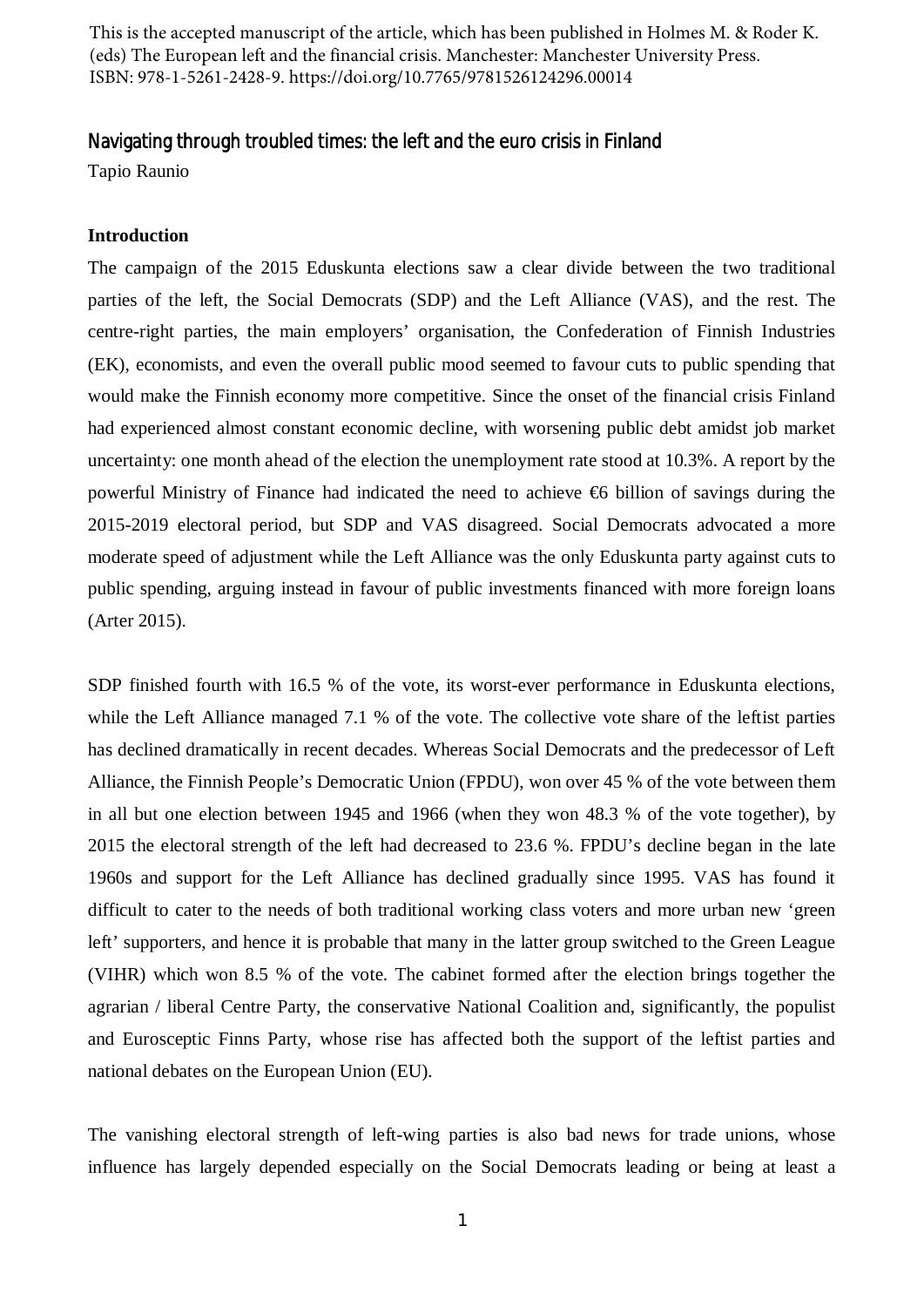partner in the ruling coalition. The weaker support means that leftist parties and the unions are increasingly on the defensive in Finland, with initiatives and discourse of the centre-right parties and business interests dominating the agenda. This chapter argues that the response of the Finnish left to the euro and financial crisis must be understood in light of these domestic developments, with the positions of SDP, VAS and the Greens clearly influenced by the changing tides of party politics, the shape of the national economy, and the domestic politicisation of Europe. The next section examines the decline of the left and the politicisation of European integration through the euro crisis, with the third part in turn exploring the ideological response of the left to the crisis. The concluding discussion looks ahead, arguing that the severe challenges facing the left and the unions are far from over.

#### **The decline of the left and rise of populism**

## *Ideological convergence in an even more fragmented party system*

The shape of the Finnish party system, with no party as a rule winning more than 25 % of the votes in Eduskunta elections, facilitates ideological convergence between all parties (Table 1). Finnish parties are strongly office-seeking, and cabinets are typically surplus majority coalitions that bring together parties from the left and the right. The dividing line between government and opposition has increased in significance as a result of recent constitutional reforms, but the pragmatic and consensual style of politics still largely prevails, particularly in EU and foreign policy. (E.g., Arter 2009; Karvonen 2014; Ruostetsaari 2015.)

# TABLE 1

The fragmentation of the party system has further increased since the start of the euro crisis. The rise of the Finns Party has produced in the two latest Eduskunta elections (2011, 2015) a situation where the party system has four quite equally-sized large parties. The three-front model of Lipset and Rokkan (1967), where the relationship between trade unions and parties reflects underlying social cleavages, is still relevant but also under threat in Finland: the Centre Party represents agrarian or rural interests, the National Coalition the interests of the bourgeoisie or the capital, but SDP and VAS are now competing for the working class vote with the Finns Party. While the Finns Party is not organizationally strong inside the main blue-collar confederation SAK (the Central Organization of Finnish Trade Unions), in terms of party choice the Finns was the largest party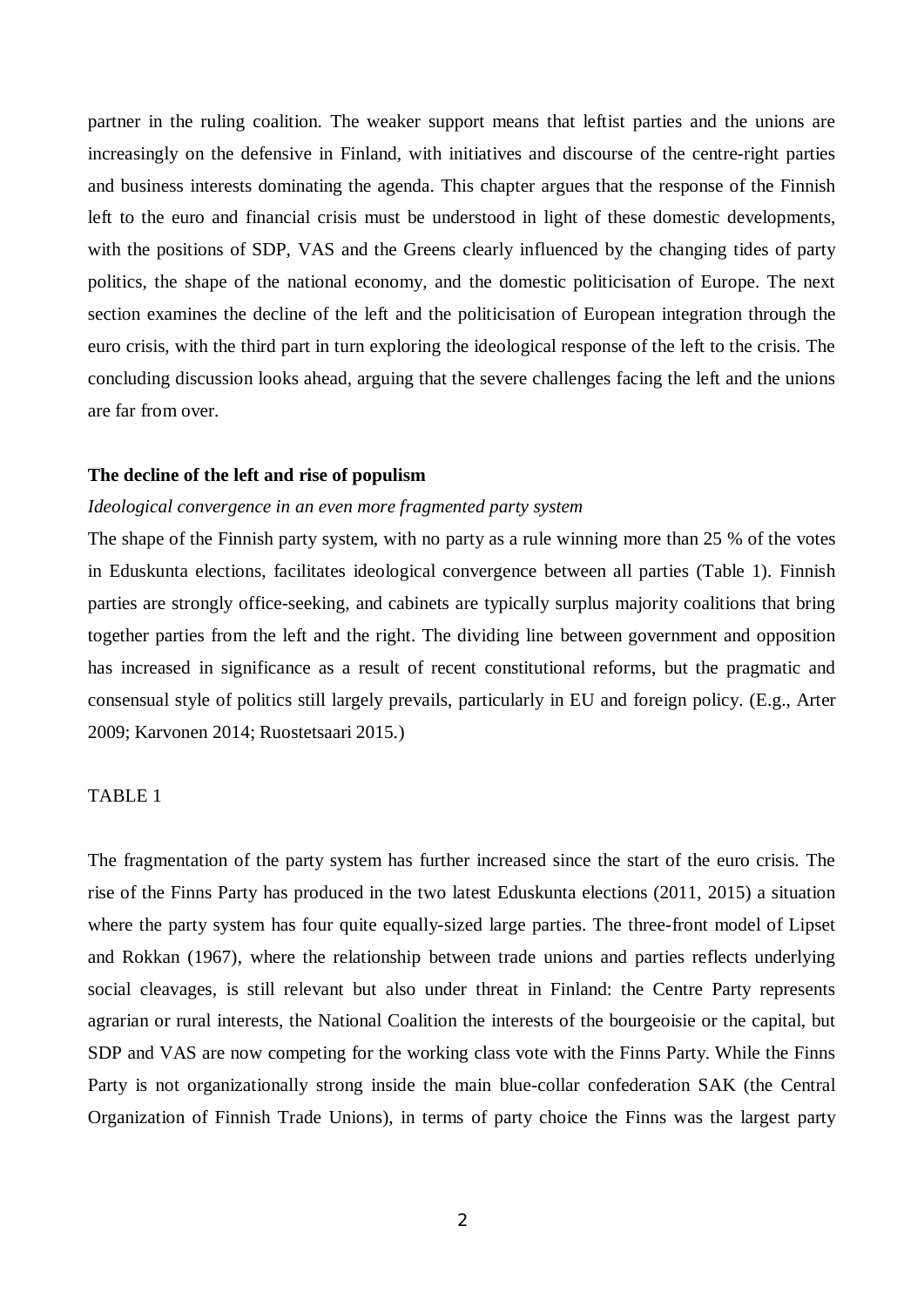inside SAK in the 2015 elections. Moreover, in 2015 SAK members were more likely to identify with the Finns Party than with either of the two traditional leftist parties. (Tiihonen 20[1](#page-2-0)5: 2016)<sup>1</sup>

After the 1966-1970 electoral period the centre-right parties have held the majority of Eduskunta seats, often with a comfortable margin. The prospect of a government consisting of only left-wing parties has not been realistic for several decades, and all cabinets formed after the 2003 elections have been led by centre-right parties (Table 2). Social democracy has not been as strong in Finland as in the other Nordic countries, but SDP was the largest party in all Eduskunta elections held from 1907 to 1954, and since the 1966 elections it has finished first in all elections, apart from those held in 1991, 2003, 2007, 2011 and 2015. The peak was achieved in the 1995 elections with 28.3 % of the vote, the highest vote share for a single party after the Second World War.

The dilemma facing SDP is of course typical for centre-left parties across Europe. At its core are two interlinked questions: whether to defend traditional leftist economic goals or endorse more market-friendly policies, and who the party represents. This debate about the party's ideology and identity flared up after the 1991 elections, which ushered in a centre-right coalition, and coincided with the serious recession of the early 1990s. With unemployment reaching at worst nearly 20 % of the workforce, SDP and the trade unions began to emphasise the virtues of budgetary discipline and monetary stability alongside traditional social democratic goals such as universal social policies and job creation. Since trade with the Soviet regime had accounted for around 15–20 % of overall national trade, the demise of the communist bloc increased trade dependence on the EU countries. As a result, internal party debates about ideology, the possibility of joining the EU and the need to restore economic well-being became closely entangled. In those circumstances, the gradual move towards the right was made as much out of necessity as out of deliberate choice. However, when in government – as the leading cabinet party from 1995 to 2003 and as the second largest coalition party in 2003-2007 and 2011-2015 – SDP has implemented economic reforms that have definitely frustrated many of its left-leaning supporters (Raunio [2](#page-2-1)010; Mickelsson 2015).<sup>2</sup> At the European

<span id="page-2-0"></span><sup>&</sup>lt;sup>1</sup> In SAK the Social Democrats are the dominant party, but VAS remains strong in select unions. In the Finnish Confederation of Professionals (STTK) the largest unions consist of nurses, health and social care professionals, and clerical employees. STTK is overall much less penetrated by party politics than SAK, and nowadays the distribution of party support among STTK members reflects quite well the distribution of party support among the population as a whole. The Confederation of Unions for Professional and Managerial Staff in Finland (AKAVA) represents workers with university, professional or other high-level education. In AKAVA the strongest party is the National Coalition, but like STTK, it is internally much less prone to partypolitical battles than SAK. (Raunio & Laine 2017)

<span id="page-2-1"></span> $\frac{1}{2}$  Such frustrations surfaced in spring 2014 when SDP elected a new leader, with Antti Rinne narrowly beating the incumbent party chair Jutta Urpilainen. Rinne, a trade union leader with no previous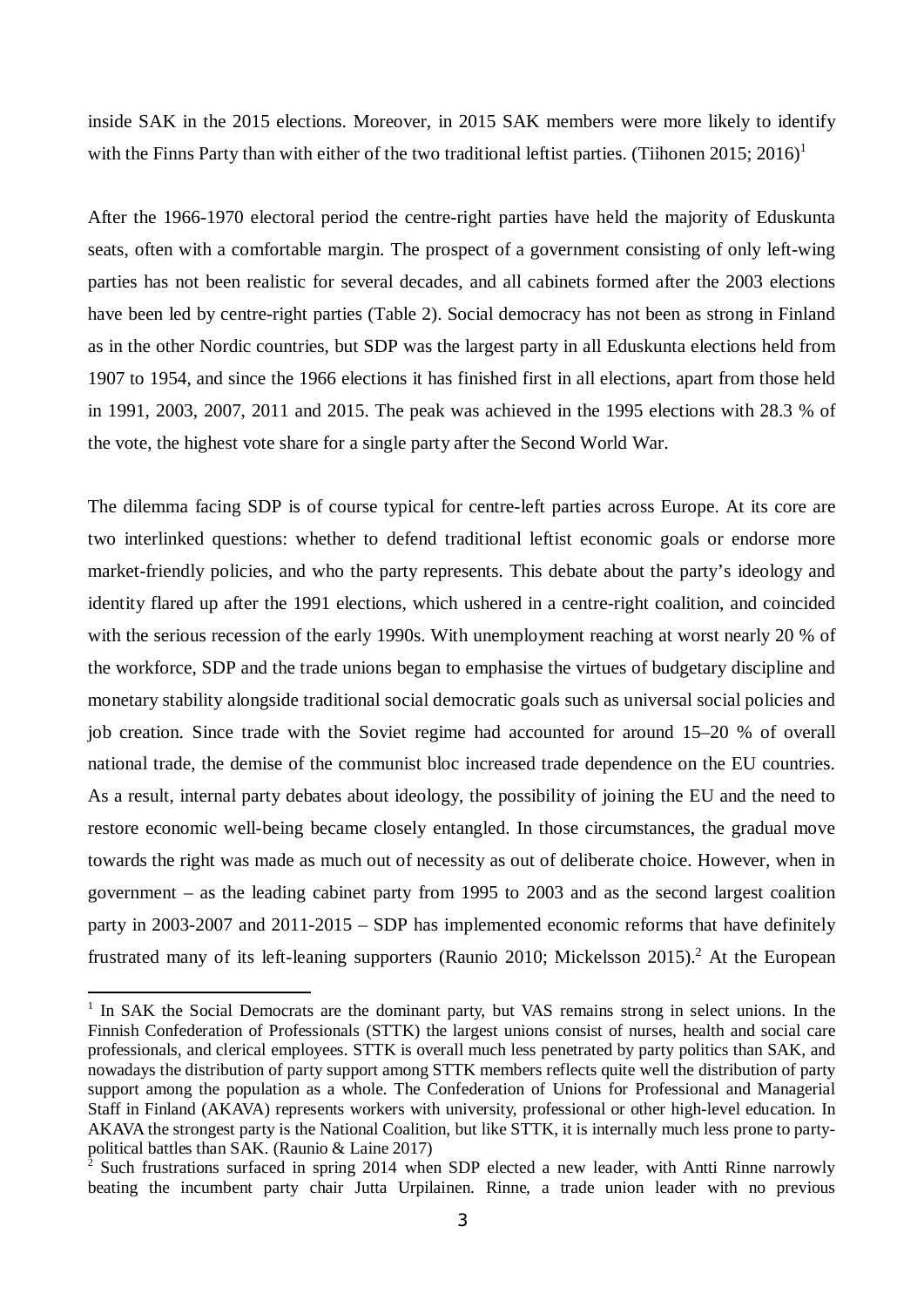level SDP is a member of the Party of European Socialists and its members of the European Parliament (MEP) sit in the Socialists & Democrats group.

The Left Alliance, founded in 1990, can be categorised as belonging to the 'new left' (Gomez et al. 2016; Fagerholm 2017). Bringing together a variety of leftists and former communists, the party leadership advocates 'green left' ideological moderation, while the working-class voters more closely linked to trade unions oppose such centrist moves (Zilliacus 2001). The party was in government from 1995 to 2003, but the experience was troublesome for both the party leadership and the rank-and-file (Dunphy 2007; 2010). The Left Alliance entered another heterogeneous cabinet following the 2011 elections, but after an uneasy three years left the National Coalition-led 'six pack' cabinet in the spring of 2014 due to differences over economic policy. The Left Alliance belongs to the Party of the European Left and its MEP sits in the European United Left / Nordic Green Left group.

The Green League is quite centrist and refuses to be categorised as a left-wing party. It served in the government from 1995 to 2002 (when it left the cabinet due to disagreements over nuclear energy), from 2007 to 2011 and from 2011 to 2014 when it again exited the government over nuclear policy (Paastela 2002; Bolin 2016). The electorate of the party is diverse, bringing together more oldschool radicals, 'green left' voters, and younger liberals for whom environmental concerns are clearly just part of the overall green ideology (Zilliacus 2001). Nonetheless, following the 2015 elections party chair Ville Niinistö lamented the decline of the left as the Social Democrats and Left Alliance share many of the values or concerns of the Greens, especially the fight against poverty and moral questions such as gender-neutral marriages (Raunio 2015b). The Green League is a member of the European Green Party and in the European Parliament its representatives are in the Greens / European Free Alliance group.

# TABLE 2

The decline of the left presents a challenge for the trade unions, particularly for the Central Organization of Finnish Trade Unions, SAK. From the mid-1990s the SDP-led cabinets of Paavo Lipponen (1995-2003) emphasised the importance of collective wage bargaining and corporatism,

parliamentary experience, was very much perceived as the 'trade union candidate', and his victory was interpreted by many as reflecting a yearning of part of the rank-and-file for a return to more leftist politics after two decades of politics during which the party has, both voluntarily and under strong external and budgetary constraints, embraced more market-friendly policies.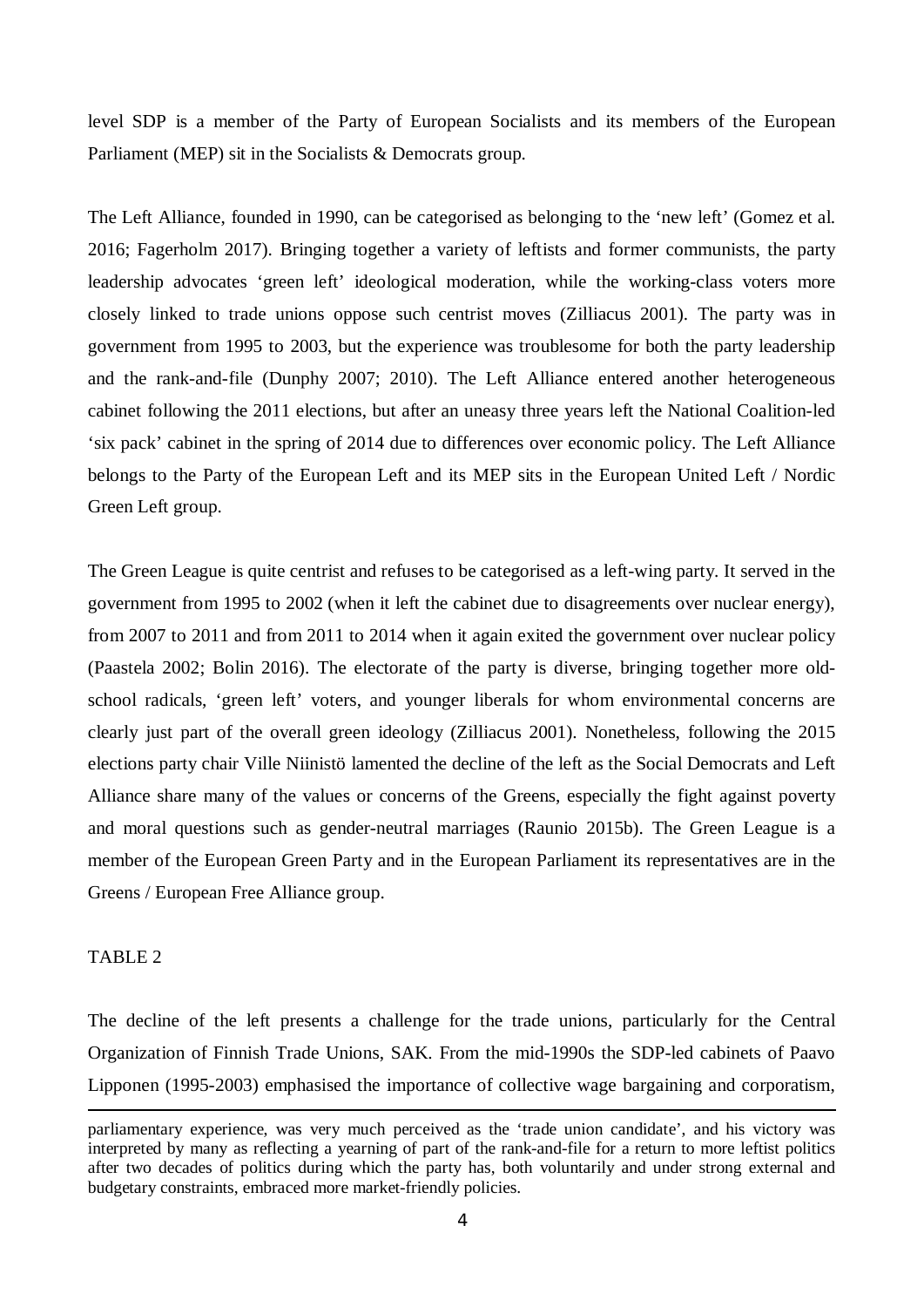not least because the cooperation of the trade unions was seen as essential in order to meet the criteria of the Economic and Monetary Union (EMU) and to maintain budgetary discipline once in the eurozone.<sup>[3](#page-4-0)</sup> The main employers' organisation EK decided unilaterally to abandon tripartite collective wage talks in 2007 when Finland was governed by a centre-right coalition (Bergholm & Bieler 2013). However, since 2011 centralised wage agreements have been re-introduced, no doubt thanks to the fact that SDP re-entered the government after the 2011 elections. While the system of collective wage talks is not as comprehensive as before, many labour market agreements and laws are effectively decided in tripartite negotiations between the employers' federations, the trade unions, and the government. Trade union density has also risen over the decades, and over 70 % of the workforce belongs to unions. When SDP is not in the government, trade unions are immediately hurt. (Raunio & Laine 2017)

All three leftist parties have faced internal divisions over Europe, but such internal opposition has weakened over time. The significance of the formation of the 'rainbow' government in 1995 should not be underestimated, for it paved the way for Finland's entry to the eurozone and ensured a broad backing for a national European policy that was strongly shaped by the social democratic prime minister Lipponen. In the membership referendum held in 1994 75% of SDP, 55% of Greens, and 24% of VAS voters had supported joining the Union. In fact, the Green League and the Left Alliance were so divided over membership that they chose not to adopt official positions on the issue. Joining the government in 1995 meant that both parties had to align themselves almost overnight as pro-integrationist parties.

This adaptation was more difficult for the Left Alliance that has also adopted much more Eurosceptic discourse when in opposition. The Greens have made a more radical change, and it can perhaps even be considered as the most pro-integrationist of all the Finnish parties. The Social Democrats have been solidly pro-EU since the late 1990s, but significantly it belongs to that section of the social democratic party family that had basically achieved much of its domestic policy goals, particularly the extensive welfare state regime (Marks & Wilson 2000), and hence SDP – as well as VAS and VIHR – have balanced their pro-European policies with the need to protect the national

<span id="page-4-0"></span><sup>&</sup>lt;sup>3</sup> SDP leadership knew quite well that without support from SAK, its pro-EU policy would have shaky foundations. Bearing in mind the economic recession and the trade dependence with EU countries, it was not very surprising that SAK came out in favour of EU membership. SAK was initially against EMU, fearing that it might weaken the corporatist system of collective wage bargaining, but changed its opinion – partially as a result of the SDP-led government agreeing to so-called buffer funds in 1997. This active pro-European policy of the SAK has certainly made the management of EU-related issues, and in particular on the internal market and single currency, much easier for the SDP leadership to deal with (Raunio 2010).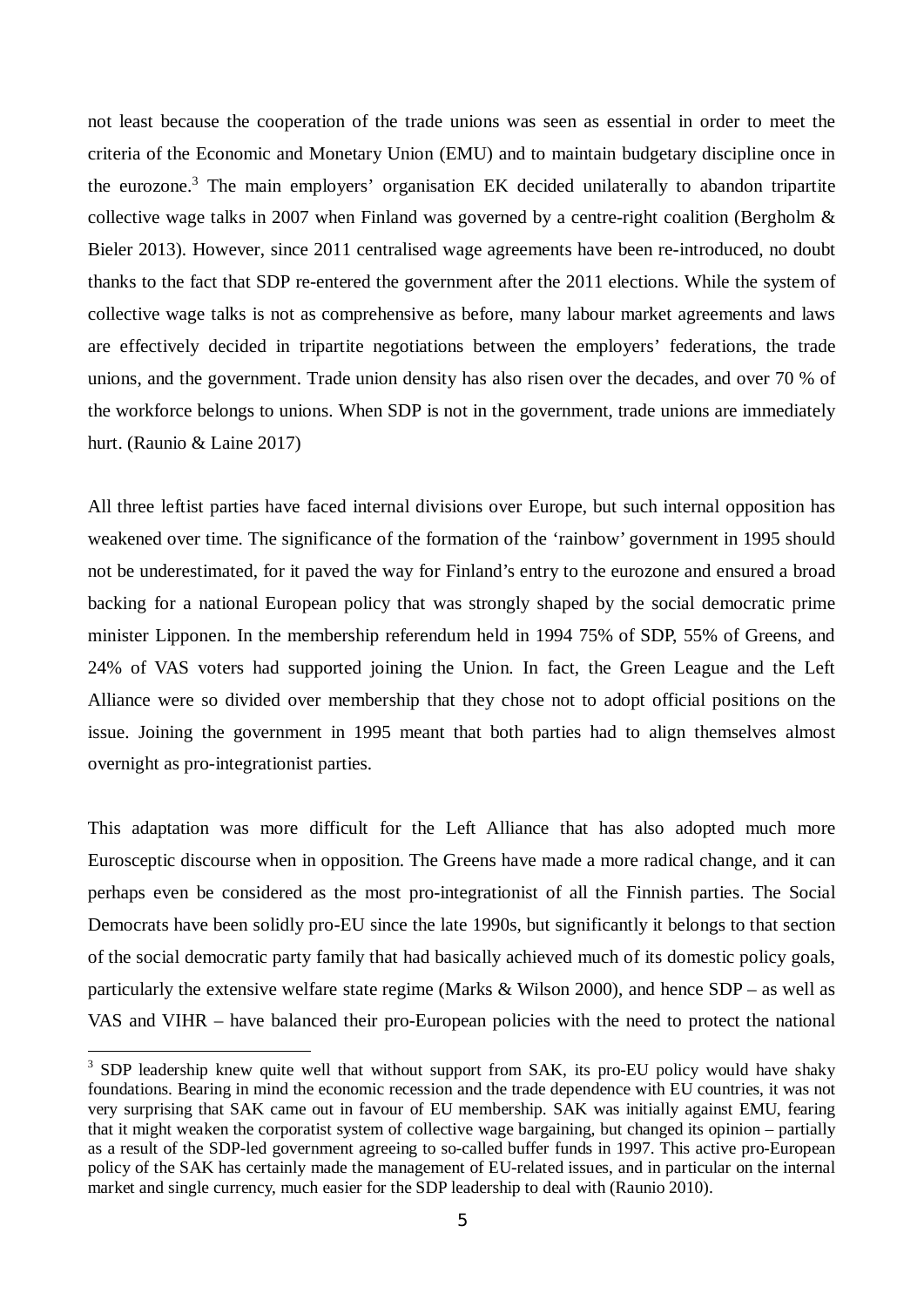welfare state policies.<sup>[4](#page-5-0)</sup> As the results of elections to the European Parliament (EP) suggest (Table 2), a sizeable part of the leftist electorate probably still views integration more as a threat than an opportunity. Overall, during EU membership right-wing parties and the Greens have performed better than SDP and VAS in EP elections (Raunio 2016a).

#### *The Finnish Left and the Crisis - Politicisation of Europe: the domestic consensus is shaken*

Until the euro crisis Finland's integration policy was characterised as flexible and constructive. This pro-integrationist approach enjoyed broad domestic elite approval. However, the divisive nature of the EU membership referendum held in 1994, in which 57 % voted in favour of joining the EU, indicated that the commitment to integration which prevailed among the political parties was not shared to the same extent by the electorate. There was thus a notable lack of congruence between citizens and political parties, with most parties considerably more supportive of the EU than their supporters (Mattila & Raunio 2005; 2012). In addition, the rules of the national EU coordination system, based on building broad domestic elite consensus behind closed doors, including often between the government and opposition parties, contributed to the depoliticisation of European issues (Hyvärinen & Raunio 2014).

The domestic politicisation of the euro crisis, coinciding with the 2011 Eduskunta election campaign, certainly has changed the nature of national EU discussion and has even affected European-level decision-making. In the run-up to the 2011 elections the problems affecting the eurozone triggered heated debates, and the EU – or more precisely the role of Finland in the bailout measures – became the main topic of the campaign. The more Eurosceptic parties (the Finns Party, the Christian Democrats and the Left Alliance) and the main opposition party, the Social Democrats, led the attack on the government. The Social Democrats, perhaps not to be outdone by the Finns Party's EU critique, adopted a high-profile position against lending money to Greece without any securities (bilateral collaterals), and the opposition parties in general voted against the aid measures. Particularly the Finns Party had an electoral incentive to capitalise on the crisis. It is the only party represented in the Eduskunta that has consistently been opposed to European integration (but without ever explicitly demanding Finland's exit from the EU or the eurozone) —

<span id="page-5-0"></span><sup>&</sup>lt;sup>4</sup> As argued by Marks and Wilson (2000: 443): "To the extent that social democratic parties have been able to achieve their goals at the national level (for example, by creating national Keynesianism, strong welfare states and a highly institutionalized industrial relations system), we hypothesise that they will regard the deepening of market integration in Europe as a threat."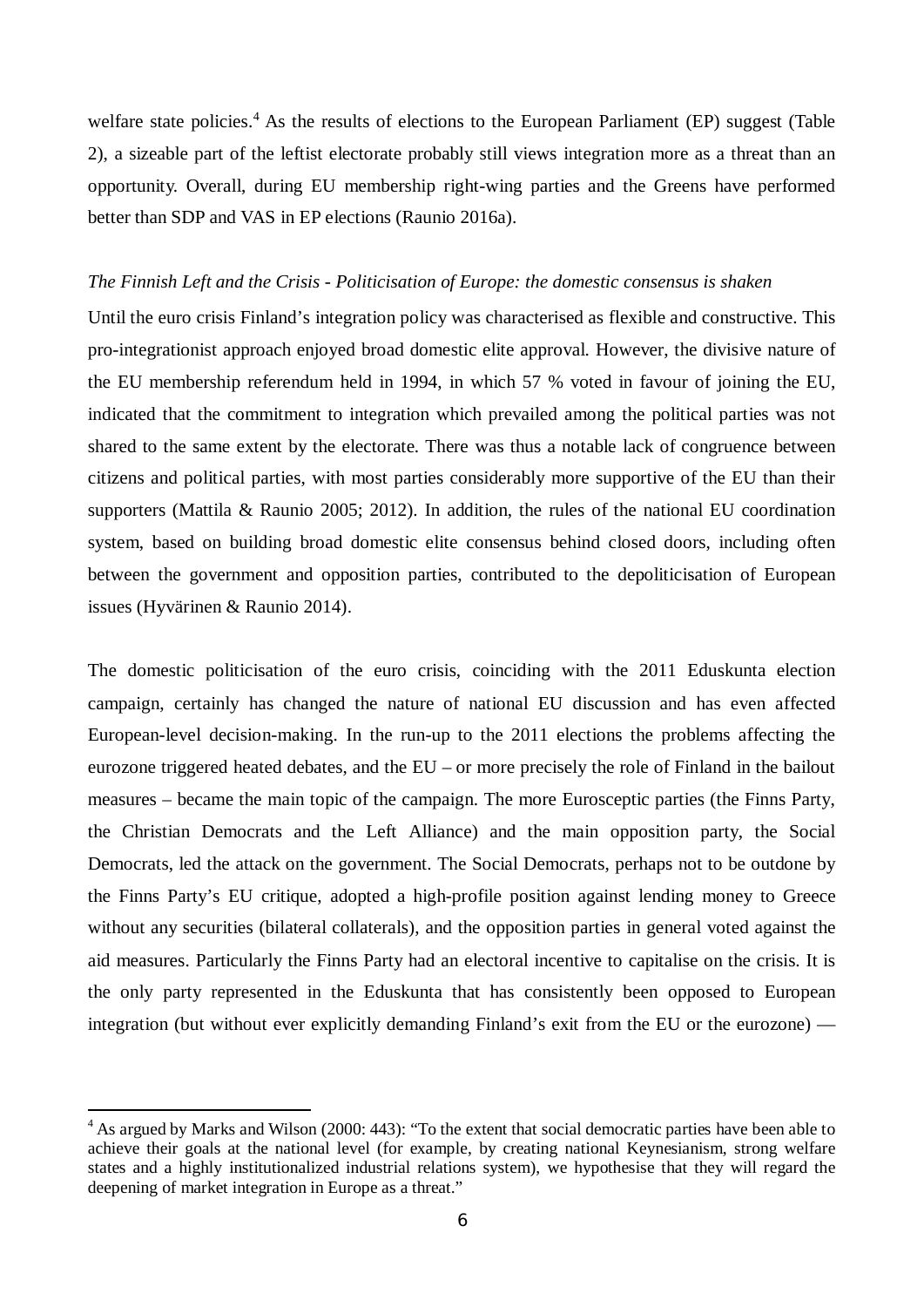and also the only party which has systematically used the EU as a central part of its campaigns and political discourse (Raunio 2012).

The election result was nothing short of extraordinary. The Finns Party<sup>[5](#page-6-0)</sup> won 19.1 % of the votes, a staggering increase of 15 % on the 2007 elections and the largest ever increase in support achieved by a single party in Eduskunta elections.<sup>[6](#page-6-1)</sup> In light of the election campaign, the 'six-pack' National Coalition-led government that entered into office in the summer of 2011 came under serious political pressure to 'defend national interests' more strongly in Brussels. Finland became the only EMU member state to demand bilateral lending guarantees on its bailout payments; and originally rejected the European Stability Mechanism's (ESM) 85% majority vote decision-making rules, demanding unanimity instead; and blocked, together with the Netherlands, the entry of Bulgaria and Romania into the Schengen area. Overall, the success of the Finns Party clearly pushed the other parties in the direction of more EU critical discourse (Raunio 2015a).

The main effects were nonetheless felt at home, with the euro crisis producing more contestation and debates in the government and especially in the plenary and the EU committee of the Eduskunta (Hyvärinen & Raunio 2014; Raunio 2016b).<sup>[7](#page-6-2)</sup> Although problematic for the government (and occasionally by extension for EU decision-making), these developments were good news in terms of democracy and the level of public discussion. The plenary debates about the eurozone were really the first time that the government was forced to justify and defend its EU policies in public – and when the opposition attacked the cabinet publicly over its handling of European matters.

<span id="page-6-0"></span><sup>&</sup>lt;sup>5</sup> The party adopted its current name, translated as the Finns Party, in August 2011. Until then it had been known as the True Finns. According to the party leader, Timo Soini, the new simpler name is intended to emphasize the fact that the party represents ordinary citizens. Soini also felt that the old name had an extreme right or nationalistic slant to it. The exact translation of the Finnish name of the party, *Perussuomalaiset*, would be 'common Finns' or 'ordinary Finns'.

<span id="page-6-1"></span><sup>&</sup>lt;sup>6</sup> In addition to the euro crisis, the Finns Party benefited from the economic downturn that began in 2008 and from an election finance scandal that hurt the Centre Party particularly. According to surveys, voters were drawn to supporting the party because they wanted societal change and to shake up both established patterns of power distribution and the direction of public policies, especially concerning immigration and European integration (Borg 2012).

<span id="page-6-2"></span><sup>&</sup>lt;sup>7</sup> In addition to the euro crisis inspiring long and heated plenary debates, the euro crisis also featured in interpellations that have become the standard form of confidence vote. Before 2010 only two interpellations were EU-related, but between 2010 and 2015 the opposition tabled six crisis-related interpellations. The first of these was signed by the Left Alliance, while the other five were put forward by the Finns Party. Voting became more common in the Grand Committee (the EU committee), with the losing opposition minority also adding its dissenting opinions to the committee reports and minutes. Most of the contestation was initiated by the Finns Party, and the clear majority of the votes and dissenting opinions were on euro crisis-related issues (Raunio 2016b).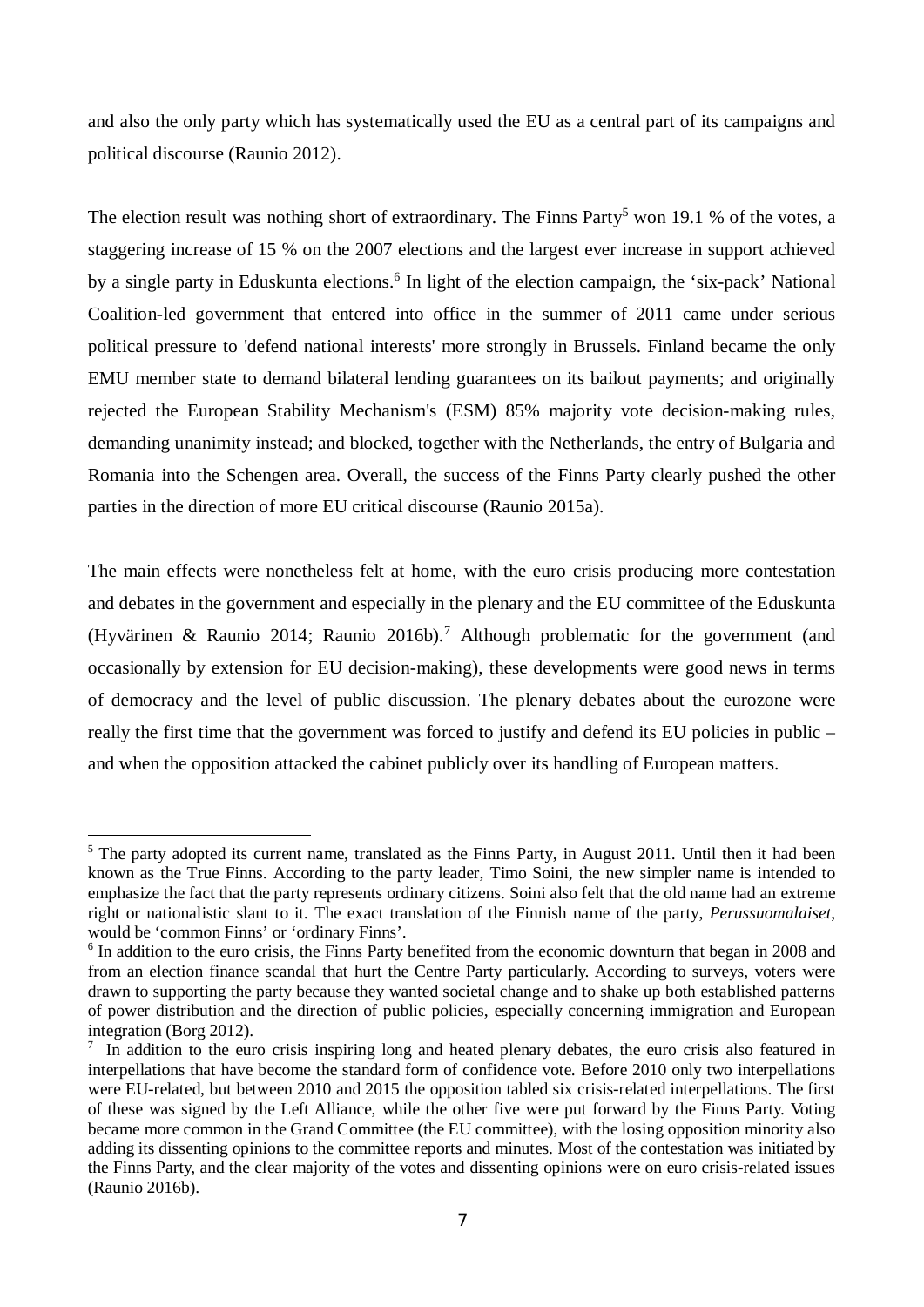The increased contestation has influenced government formation. In 2011, the Finns Party was close to joining the cabinet, but according to Timo Soini, the long-standing party chair, it was impossible to participate in a government that was committed to further eurozone rescue measures. However, after another strong election result in 2015 Soini guided his party to the new right-leaning cabinet. Similarly, prime minister, Juha Sipilä, has needed to look over his shoulder, given that the Centre has been internally divided over European integration ever since EU membership entered the domestic political agenda in the early 1990s. The European section of the government programme is certainly more critical of integration than the programmes of previous cabinets, with the programme emphasising that each eurozone member state is responsible for its own economy and 'EMU should not be developed through such deepening of economic coordination which would lead to an expansion of joint responsibility'. Sipilä's cabinet is thus 'opposed to increasing Finland's liabilities in handling the euro crisis' and argues that 'if the European Stability Mechanism must still be used, it should be done within the framework of the mechanism's current capacity and capital structure'.<sup>[8](#page-7-0)</sup> Hence it was not surprising that in the summer of 2015 Finland was among those countries that were most critical of a new Greek bailout package.<sup>[9](#page-7-1)</sup> In the end the government swallowed the bitter pill and accepted the bailout deal, not least because it realised that under ESM rules Finland could not block decision-making alone.

Despite the domestic politicisation of Europe via a more Eurosceptic discourse, and occasional awkward moments in Brussels, Finnish governments have continued to support the various moves towards closer economic integration. Economic factors played a key role in the decision to join the Union, and, if anything, the euro crisis seems to have further convinced at least the political and economic elites of the values of internal market and monetary stability. Finland has supported tight budgetary discipline, emphasising that the success of the single currency and European economy depends on the performance of national economies. But while Finnish governments have consistently supported euro area rescue and coordination measures from bailout payments to Fiscal Compact and the banking union, they have certainly needed to pay closer attention to the mood at home.

<span id="page-7-0"></span><sup>8</sup> *Finland, a land of solutions*. Strategic Programme of Prime Minister Juha Sipilä's Government, 29 May 2015. Government Publications 12/2015 (http://valtioneuvosto.fi/en/sipila/government-programme).

<span id="page-7-1"></span><sup>&</sup>lt;sup>9</sup> According to many sources Finland was the country most opposed to the deal, with Soini supposedly even threatening to leave the government should Finland agree to new loan arrangements. See for example [http://foreignpolicy.com/2015/07/13/the-biggest-roadblock-to-a-greek-deal-could-be-tiny-finland/;](http://foreignpolicy.com/2015/07/13/the-biggest-roadblock-to-a-greek-deal-could-be-tiny-finland/) [http://yle.fi/uutiset/stubb\\_finland\\_is\\_not\\_alone\\_in\\_opposing\\_greek\\_bailout/8149043](http://yle.fi/uutiset/stubb_finland_is_not_alone_in_opposing_greek_bailout/8149043)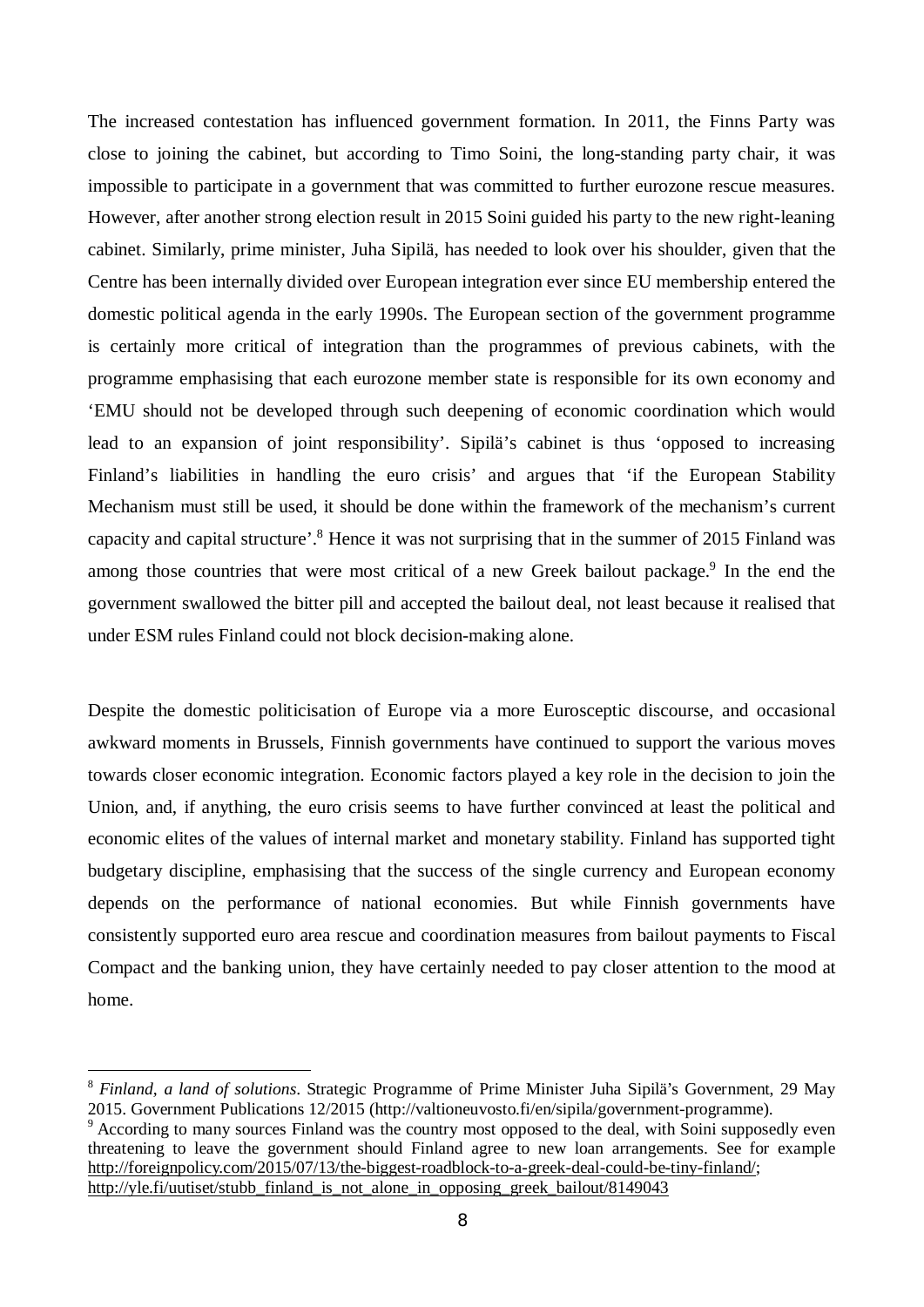## **Ideological responses to the financial crisis**

The developments outlined in the previous section have clearly impacted on the positions of Social Democrats, the Left Alliance and the Greens towards the financial and euro crises. Multiparty coalitions limit the freedom of manoeuvre of individual cabinet parties, and hence governmentopposition dynamics are evident in the behaviour of the parties. The rise of the Finns Party in turn resulted in the leftist parties adopting a more critical discourse towards the euro area coordination instruments. There is nonetheless also quite strong consistency, with all three parties essentially holding on to their policy stances throughout the 2007-2015 period.<sup>[10](#page-8-0)</sup>

# *Social Democrats*

Throughout the period under analysis, the Social Democrats remained solidly in favour of integration, especially because of its positive impact on economic growth, job creation, security policy and international solidarity. Nonetheless, the discourse was very different from 2007 to 2011 when the party was in opposition. Throughout the euro crisis period the Social Democrats have stressed repeatedly that EMU is important and that the rescue of individual eurozone countries is the right strategy, but that the burden of bailouts and other coordination instruments should not be borne by citizens alone.

Particularly critical was the 2009 EP election programme. Arguing that the 'neoliberal bubble has burst' and calling for more control and regulation of the markets, the party declared the need for a more human Europe: 'In the European Parliament the direction of politics is decided between the two largest party groups, the Social Democrats and the Conservatives. The main alternatives are also in Finland Social Democrats or a market-oriented right. The consequences of bourgeois politics are known here in Finland and in the majority of European countries. This is what we want to change.' The importance of protecting national public services and labour market policies was also highlighted: 'Like the other Nordic countries, Finland has a lot to offer to the European Union. The Nordic model has provided security and well-being to citizens and has also been an economic

<span id="page-8-0"></span> $10$  The analysis is based on a close reading of the positions adopted by SDP, VAS and the Greens between 2007 and 2015. The analysed documents were: the manifestos for the 2007, 2011 and 2015 Eduskunta elections, the manifestos for the 2009 and 2014 EP elections; plenary debates on national budgets, euro area coordination measures, and other relevant parliamentary sessions where the financial crisis or national economy was debated; the speeches and writings of leading party figures and MEPs; and position papers adopted by the three parties on either the economy in general or on the EU or the euro area. I am grateful to Mari Kettunen and Taru Ruotsalainen for their research assistance.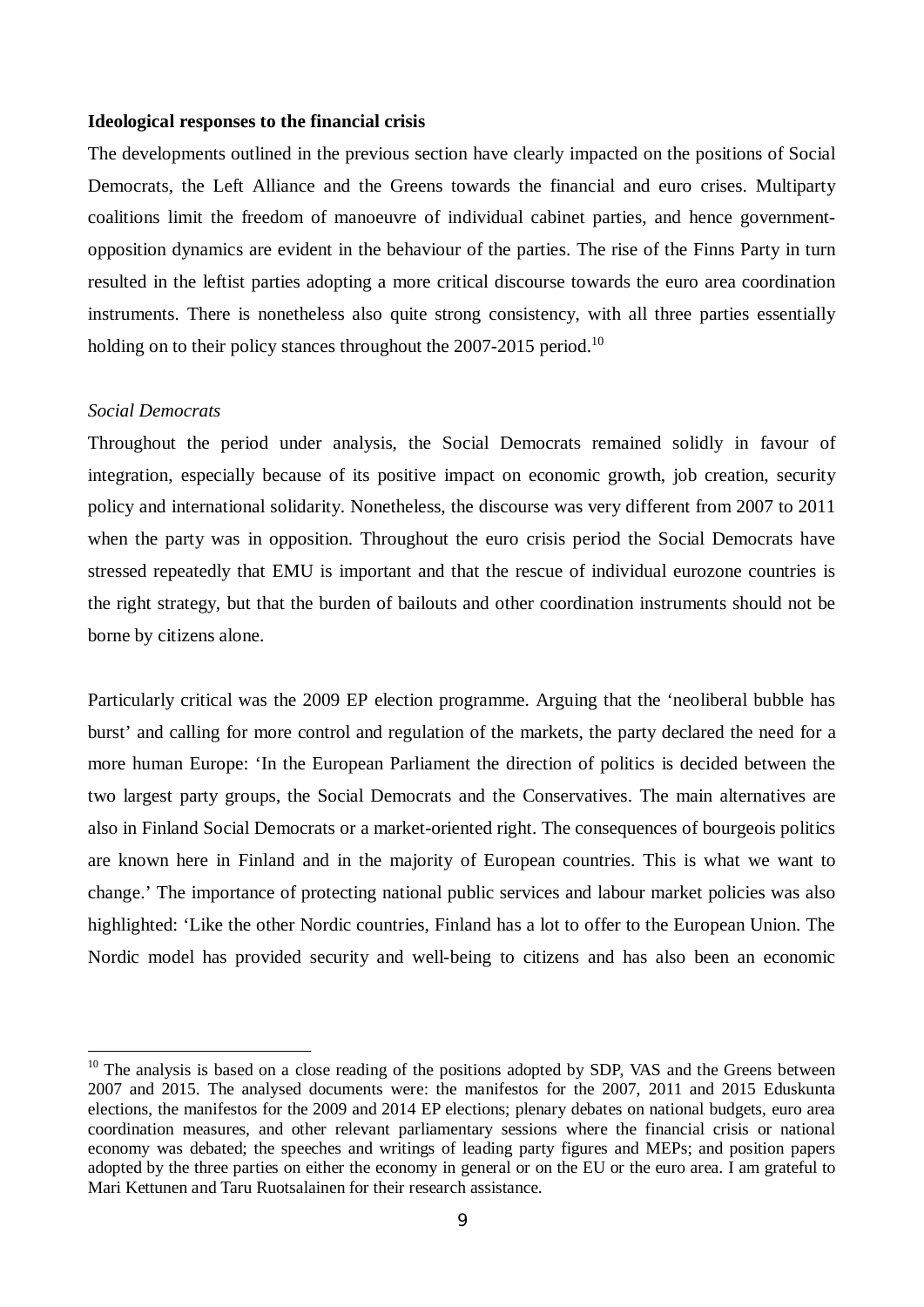success story. We want to make the EU also an area of well-being and economic success that is based on the needs of the people.<sup>'[11](#page-9-0)</sup>

SDP has also at various times put forward other reform proposals. These include the democratisation of the International Monetary Fund (IMF) and turning it into an organ that controls financial markets, establishing an EU agency for overseeing credit-rating firms, and that the EU should combat tax havens and the unfair pay and reward schemes of the managers of large companies. The 2014 EP election manifesto welcomed the banking union, seeing it as a step in the right direction.<sup>[12](#page-9-1)</sup>

When the euro crisis broke out, the Finns Party was rising in the polls, particularly among working class voters. Hence it was not surprising that SDP felt the need to respond to the challenge, with party chair Urpilainen declaring that no Finnish money should be sent to Greece or other euro area countries without bilateral guarantees of return payment. Once this position was adopted, it became the focus of the party's public campaign together with the more general line of demanding that banks and private investors also share the burden of the bailouts. SDP has also underscored throughout the crisis period that each member state is responsible for its own economy and that control of banks and the financial sector needs to be strengthened both nationally and at the EU level. The wisdom of bilateral collaterals has been widely criticised, and the fact that no other member state demanded such special treatment suggests that such criticism is justified. Nonetheless, when the Social Democrats – and the Left Alliance and the Greens – entered the cabinet in the summer of 2011, the positions of leftist parties found their way into the government programme.

Three core objectives for the government were identified as reduction of poverty, inequality and social exclusion; consolidation of public finances; and the strengthening of sustainable economic growth, employment and competitiveness. Regarding EU policy, the programme repeated Finland's commitment to integration and stated that 'Finland will work towards strengthening the social dimension of the European Union'. The programme also spoke in rather general terms about the need to stabilise the European economy and promised that 'Finland will strive to expedite the introduction of a geographically extensive international tax on financial transactions that impacts activities of a speculative nature. The ultimate goal should be a global tax, but a system implemented at the EU level can be considered as an initial phase.' Domestically the government

<span id="page-9-0"></span><sup>11</sup> Suomen Sosialidemokraattinen Puolue (2009), *Euroopan parlamentin vaalien vaaliohjelma 2009*.

<span id="page-9-1"></span><sup>12</sup> Suomen Sosialidemokraattinen Puolue (2014), *Oikeudenmukainen Eurooppa – laitetaan Eurooppa töihin*.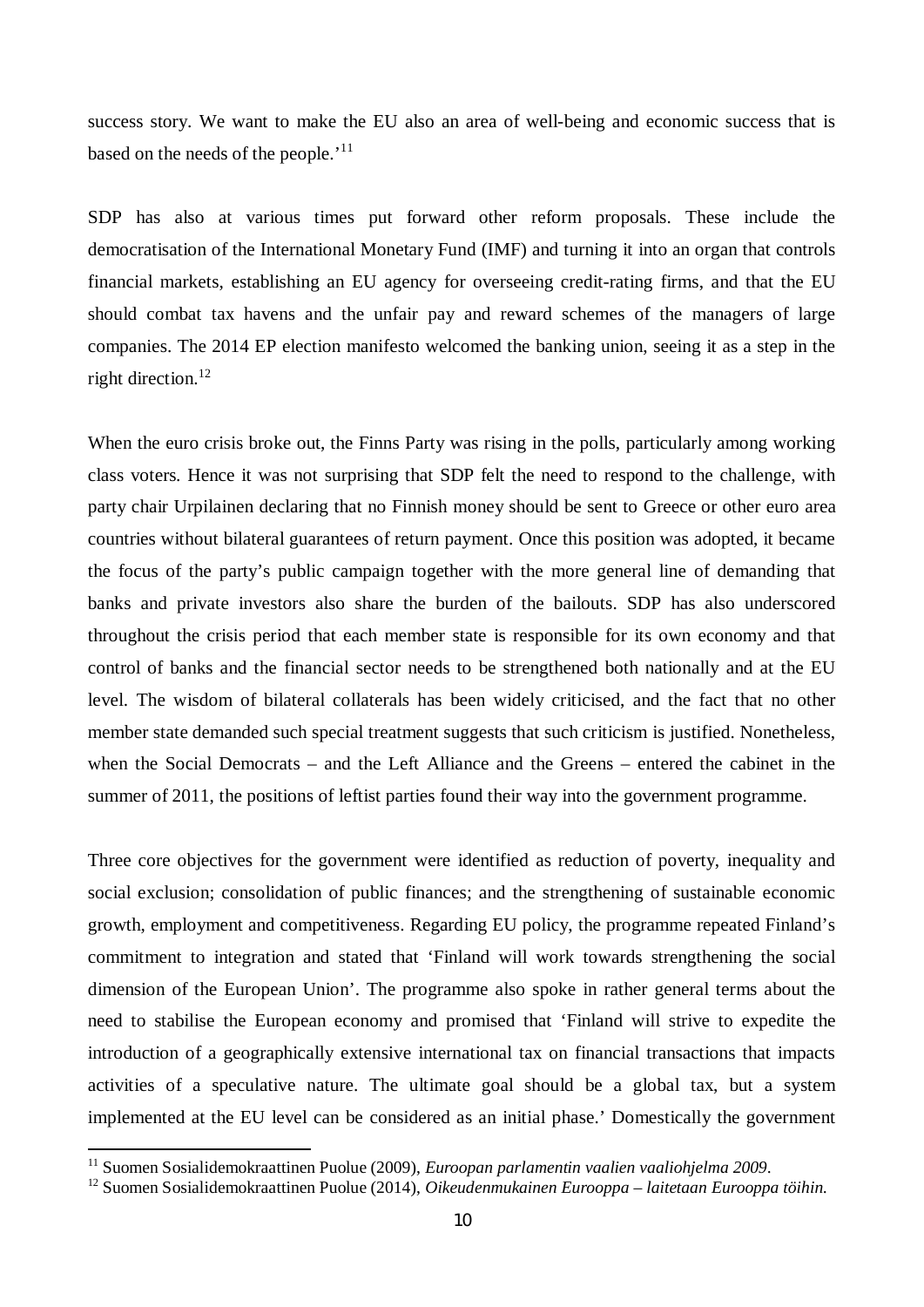renewed collective wage bargaining with the unions, and, referring to social dialogue at the EU level, the programme underlined that 'Finland strives for better functioning labour markets and strengthened minimum protection of workers' terms of employment.' On the eurozone coordination instruments, the programme stated: 'Before making any decisions, the Government will assess whether decisions made under the European Financial Stability Facility (EFSF) or the possible European Stability Mechanism (ESM) are justifiable for Finland and for the citizens of the Member State in crisis. The Government will also evaluate whether the adjustment programme planned for the Member State affected will help resolve its problems. Accordingly, Finland will approve the establishment of the ESM, provided that the conditions set by Finland can be met.'[13](#page-10-0)

As explained in the previous section, Finland approved the establishment of the ESM despite failing with the demand that decisions must be unanimous. And while initially favouring the Commission proposal on developing a financial transactions tax, the Finnish government decided in the fall of 2012 against participating in the further development of such a proposed tax in contrast to the views of the Social Democrats, the Left Alliance and the Greens. Nonetheless, the SDP could now approve bailout packages as the bilateral guarantees were in place and as banks and private investors were, at least according to the party, involved in sharing the burden.

Between 2007 and 2011 the Social Democrats argued in favour of public investments whilst arguing that the measures of the centre-right government were benefiting the rich and hurting the poor. And when in the government from 2011 to 2015, the party defended its record by saying that, whilst cuts to public spending clearly were needed, the inclusion of leftist parties in the cabinet had ensured that the reforms were implemented in a more balanced and fair manner. Overall, equality and fairness are concepts that keep appearing in the various party documents and speeches. Interestingly, at no point did the SDP, or the Left Alliance and the Greens, really share the often alarmist predictions of right-wing politicians, bankers and economists about the health of the national economy. An explanation might be that, while several economic indicators, including those regarding public debt, industrial output or exports, sent clear signals of a turn for the worse, unemployment did not increase that much. In January 2008 it stood at 6.8%, in 2009 at 7.0%, in 2010 at 9.5%, in 2011 at 8.2%, in 2012 at 7.8%, in 2013 at 8.7%, in 2014 at 8.5% and in January 2015 at 8.8%.<sup>[14](#page-10-1)</sup>

<span id="page-10-0"></span><sup>&</sup>lt;sup>13</sup> Programme of Prime Minister Jyrki Katainen's Government, 22 June 2011.

<span id="page-10-1"></span><sup>&</sup>lt;sup>14</sup> Statistics Finland / Labour force survey (http://www.findikaattori.fi/en/34).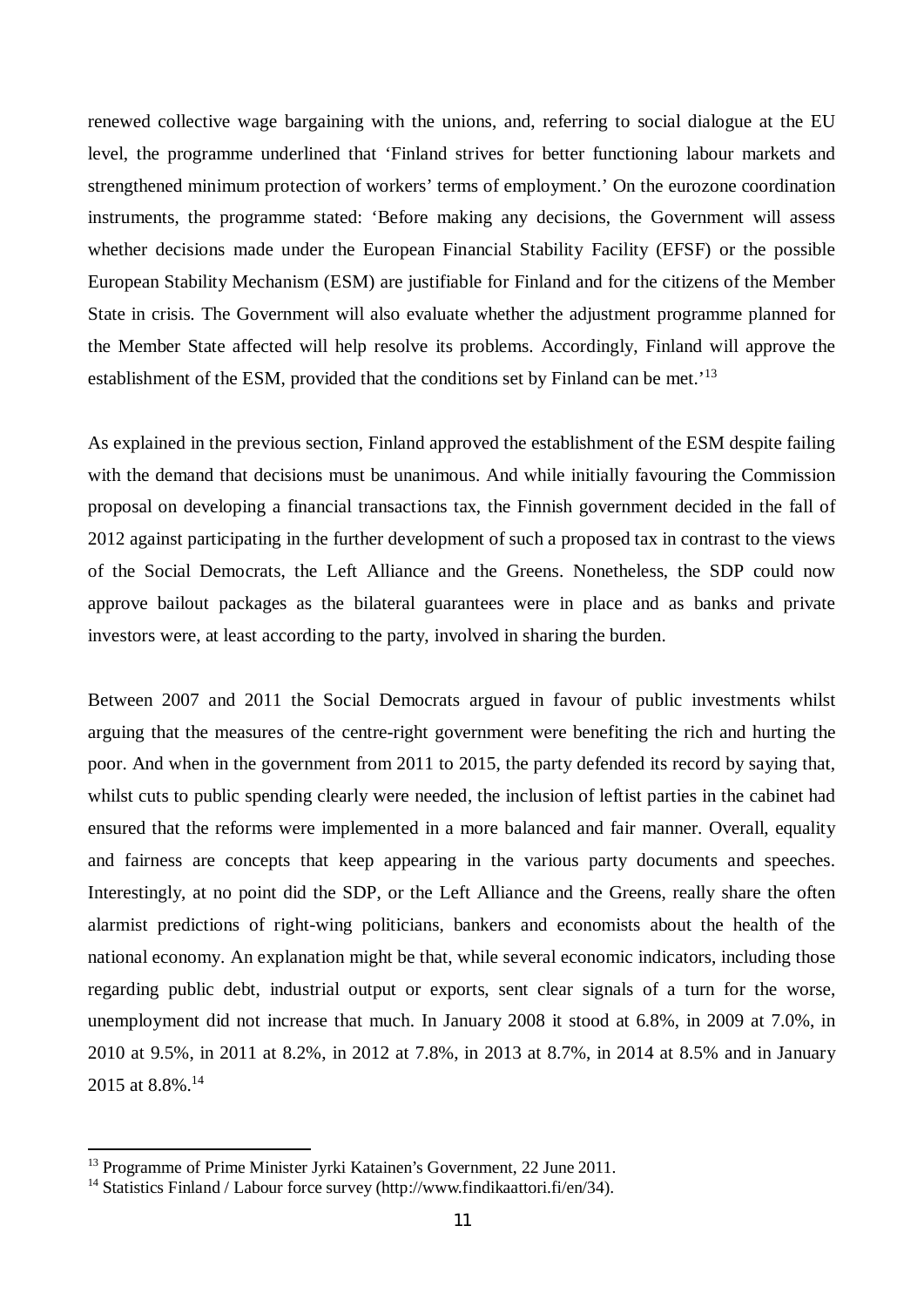#### *The Left Alliance*

The VAS is clearly located to the left of the Social Democrats on the political spectrum, and this shows in the positions and discourse of the party. Criticism of markets and 'neoliberal' policies is much stronger, and the party is considerably more willing to commit money to public services. Throughout the period under analysis VAS believed in investments and saw that the cuts were simply making matters worse and favouring the rich. Being a junior partner in the National Coalition-led cabinet proved very difficult for the party from the beginning, with party chair Paavo Arhinmäki first defending the decision to enter the government but in the end leading his party back to the opposition in the spring of 2014.

Internal divisions over Europe are also evident in party positions. For example, in its 2009 EP election programme the party stressed the need for active international and European cooperation in order to fight for an 'alternative, better Europe'…'not so dominated by business interests'. Hence, the party saw a need for a fundamental reform of the international and the European economy, with more resources invested in improving the well-being of the citizens and the environment. The party also stated that the EU should be developed as an association of independent member states; argued in defence of the Nordic welfare state model; and against the further militarisation of the Union.<sup>[15](#page-11-0)</sup> The 2014 EP election manifesto essentially repeated similar themes, with strong criticism of markets and European and global 'capitalism'. According to the party, power had shifted during the crisis from the debtor countries to non-elected bodies such as the Commission, the European Central Bank (ECB), and the IMF – resulting in an EU that had become an unnecessary 'austerity union'. Interestingly, VAS also recommended a new referendum about national EU policy.<sup>[16](#page-11-1)</sup>

When in opposition VAS voted against the bailout packages, and after joining the cabinet in 2011 the party continued to criticise the measures, essentially for the same reasons as the Social Democrats. The party argued forcefully that banks and private investors must also bear the burden and not just ordinary Greek or Portuguese citizens. Linking the bailout loans to increasing Finnish public debt, the Left Alliance saw it as irresponsible to be saving foreign banks when the national economy was doing badly. VAS put forward quite a lot of reform proposals, with many of those echoing the ideas of the Social Democrats – including a ban on tax havens and bank secrecy, better banking regulation, by introducing a Tobin tax, for example. The EU should also aim at setting minimum standards of taxation for companies and capital in order to avoid a 'race to the bottom',

<span id="page-11-0"></span><sup>15</sup> Vasemmistoliitto (2009), *Parempi Eurooppa on mahdollinen*.

<span id="page-11-1"></span><sup>16</sup> Vasemmistoliitto (2014), *Kohti hyvinvointiunionina – Vasemmiston EU-vaaliohjelma 2014*.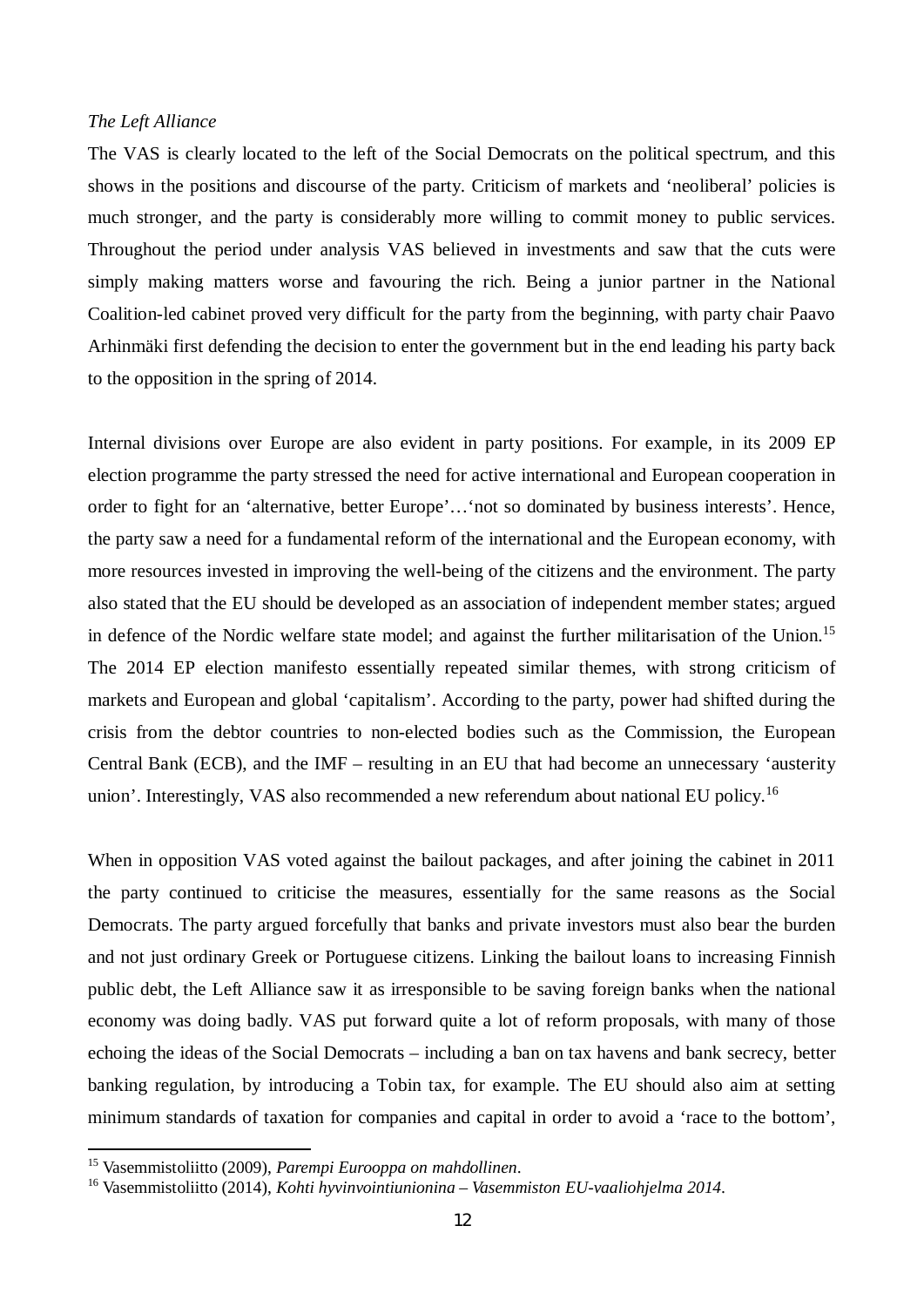the debts of Greece and other recipients of bailouts should be renegotiated, and the ECB should provide cheap loans to member states. Such measures would contribute to both European and global solidarity and fairness. Overall, the Left Alliance seems to pay more attention to issues dealing with the international economy than the Social Democrats.

# *The Green League*

The Greens were in government from 2007 until the autumn of 2014. Programmatically the party continues to emphasise environmental issues, with economic policy receiving much less attention than is the case with either SDP or VAS.

The Greens are strongly supportive of integration, but – in line with overall green ideology – argue that the EU needs to adopt policies that facilitate sustainable development. Neoliberal policies have privileged the few at the expense of the welfare of the citizenry and the state of the environment, tax havens should be banned, and banks and global financial markets should be subject to democratic regulation. The Greens would also like to see more transparent and participatory modes of decisionmaking. In the 2014 EP elections the party continued its critique of neoliberal policy approaches, including the Transatlantic Trade and Investment Partnership (TTIP), arguing that short-sighted greed is behind the global financial crisis which in turn fueled anger and alienation. Like the Left Alliance, the Greens pointed out that the current policies increase inequality and hence undermine solidarity in Europe. As part of the governing coalition, the party voted in favour of the bailout packages and other eurozone stabilisation instruments.[17](#page-12-0)

## *Discussion*

There are many similarities between the positions of the Social Democrats and the Left Alliance. Particularly when in opposition both parties criticized the Finnish governments and the EU over 'neoliberal' policies that favour big banks and corporations. Both parties demand stronger EU-level or global regulation of financial markets, banks and creditors. In terms of domestic politics, SDP and VAS recognized the accumulation of foreign debt and the need to restore competitiveness, and differ from the centre-right in so far as they see public investments as a key strategy for restoring economic growth. This applies particularly to the Left Alliance, and as stated in the introduction, may have cost the party votes in the 2015 elections. The Greens share many of the goals of the two

<span id="page-12-0"></span><sup>&</sup>lt;sup>17</sup> In the 2009 and 2014 EP elections the Green League campaigned on the basis of the common manifesto of the European Green Party (EGP).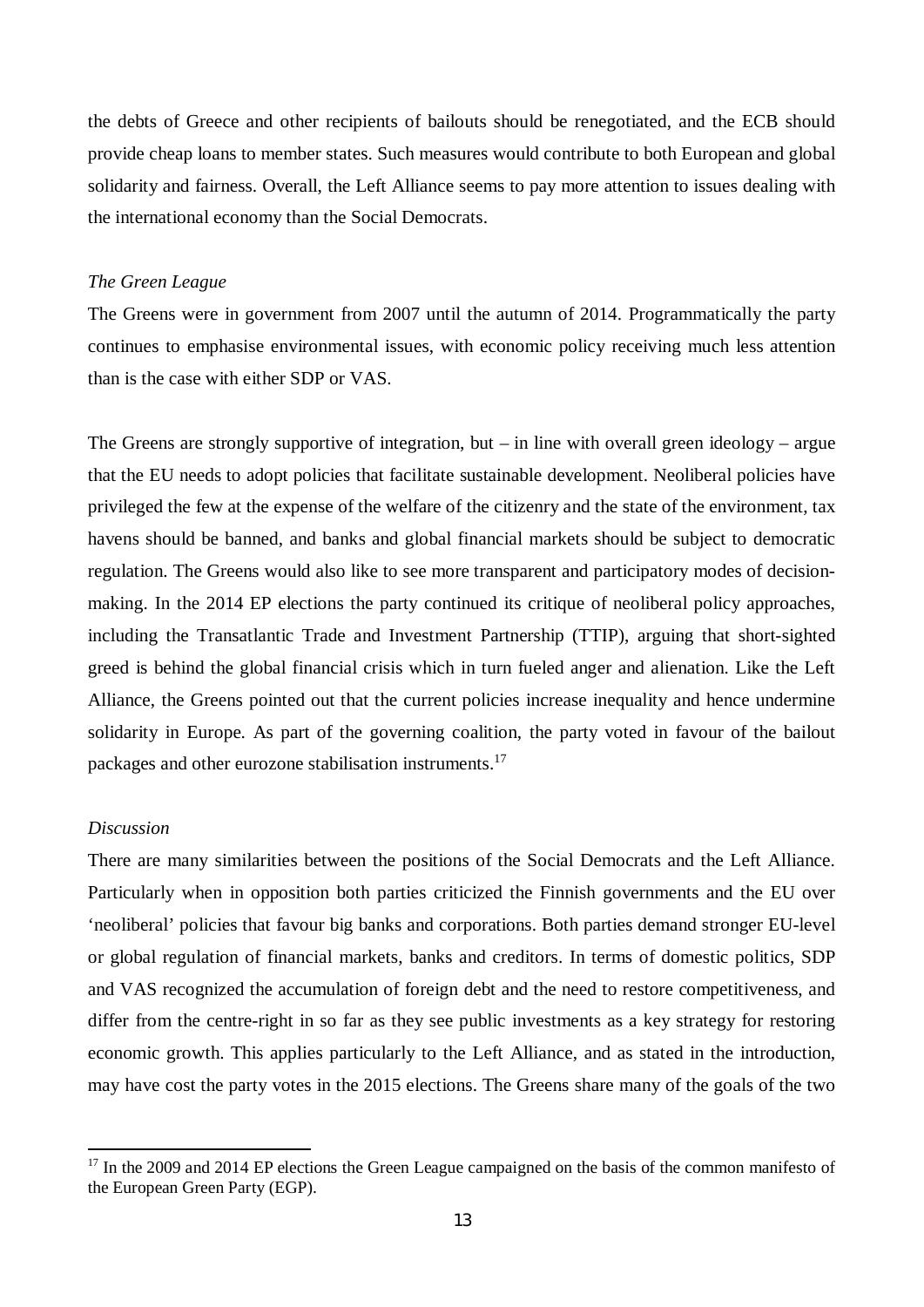traditional left parties, but talk much less about the economy and their critique was clearly more moderate due to its status as a government party from 2007 to 2014.

The tone of the debate in Finland was strongly influenced by the rise of populism. As the 2011 elections approached and the Finns Party was making significant advances in the polls, SDP and the Left Alliance adopted a tougher discourse about protecting national interests, with the Social Democrats demanding bilateral collaterals for bailout payments and especially the Left Alliance being strongly critical of a perceived bias towards the interests of 'big banks' in the bailout packages.[18](#page-13-0) At the same time the findings offer at least some comfort for those who question whether parties still matter. The inclusion of SDP, VAS and VIHR in the cabinet formed in 2011 was clearly reflected in the government programme and in the policies pursued by the government domestically and in Brussels during the 2011-2015 legislative period.

#### **Concluding remarks: the left on the defensive**

The euro crisis destabilised Finnish integration policy. The outbreak of the euro crisis coincided with the campaign for the 2011 Eduskunta elections and revealed the fragile basis of the domestic (elite) consensus over Europe. That consensus was fragile because public opinion has consistently been more critical of integration than political parties. Moreover, most Finnish parties are internally divided over the EU, and hence there was always potential for dissent and electoral gains for a party with a more critical view of European integration. The politicisation and the success of the Finns Party have influenced domestic EU discourse, which is certainly more cautious, downplays any moves toward further centralisation, and emphasizes the role of national interests. Yet at the same the Finnish government, with some reservations, supported the implementation of the various eurozone coordination instruments and bailout packages (Raunio 2015a).

The crisis clearly affected the parties on the Finnish left. In terms of votes, the left saw its electoral support decline during the crisis while Social Democrats and the Left Alliance saw their combined vote decline from 30.2 % of the vote in the 2007 Eduskunta elections to only 23.6% in 2015 – the lowest ever vote share of left-wing parties in Finland. Clearly both parties are struggling to maintain their core voters and much depends on whether the Finns Party manages to retain its popularity. However, including the Greens among the left-wing parties brings the vote share of the left to

<span id="page-13-0"></span><sup>&</sup>lt;sup>18</sup> Particularly in the Social Democrats there were voices, not least its MEPs, that criticized the party for its inward-looking discourse that placed national interests ahead of what is best for the whole EU.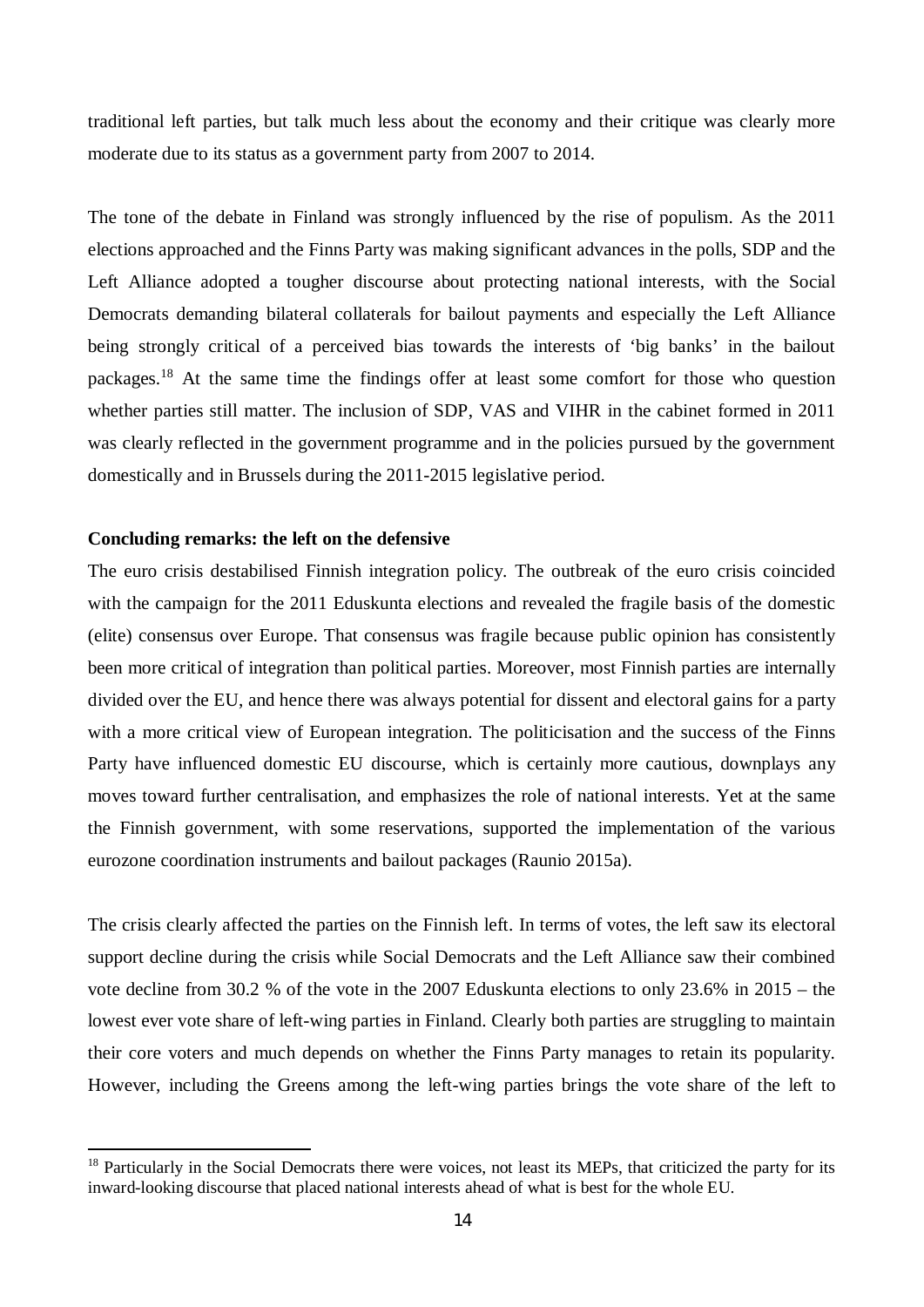32.1% in the 2015 elections, and the Greens achieved their best-ever result in the 2017 municipal elections with 12.5% of the vote.

More troublesome for the left has been the general direction of domestic debate in Finland. The global and European uncertainty together with serious domestic fiscal challenges have brought about increasing criticism of leftist economic solutions. Whereas from the 1960s onwards leftist parties, particularly the Social Democrats, and trade unions closely linked to them, were often behind important and popular socio-economic reform initiatives in Finland, today they mainly focus on defending the status quo, with the initiatives coming from the centre-right parties or business interests. The current economic climate, including the accumulation of high levels of national public debt and the associated need to cut public expenditure, is far from ideal for advocating traditional left-wing policies and this situation is unlikely to change in the next few years or at least not before the next Eduskunta elections scheduled for 2019. The agenda is thus strongly set by the political right, with Finland's political left on the defensive.

At the same time the crisis has nonetheless revealed ideological differences between the Finnish parties and has offered the left-wing parties the opportunity to distance themselves from the 'austerity' policies of their right-wing competitors. As Finnish coalition governments typically bring together parties from both the right and the left, the ability to pursue such goals depends primarily on the balance of power within the government and the Eduskunta. But even if the pendulum swings to the left in the next elections, the Social Democrats and the Left Alliance face hard ideological choices over economic policies. Both parties need to also react to the success of the Greens, and at least for the Social Democrats the likely path is further towards the political centre.

# **References**

Arter, David (2009): From a Contingent Party System to Party System Convergence? Mapping Party System Change in Postwar Finland. *Scandinavian Political Studies* 32:2, 221-239.

Arter, David (2015): A 'Pivotal Centre Party' Calls the Shots: The 2015 Finnish General Election. *West European Politics* 38:6, 1345-1353.

Bergholm, Tapio & Bieler, Andreas (2013): Globalization and the erosion of the Nordic model: A Swedish-Finnish Comparison. *European Journal of Industrial Relations* 19:1, 55**–**70.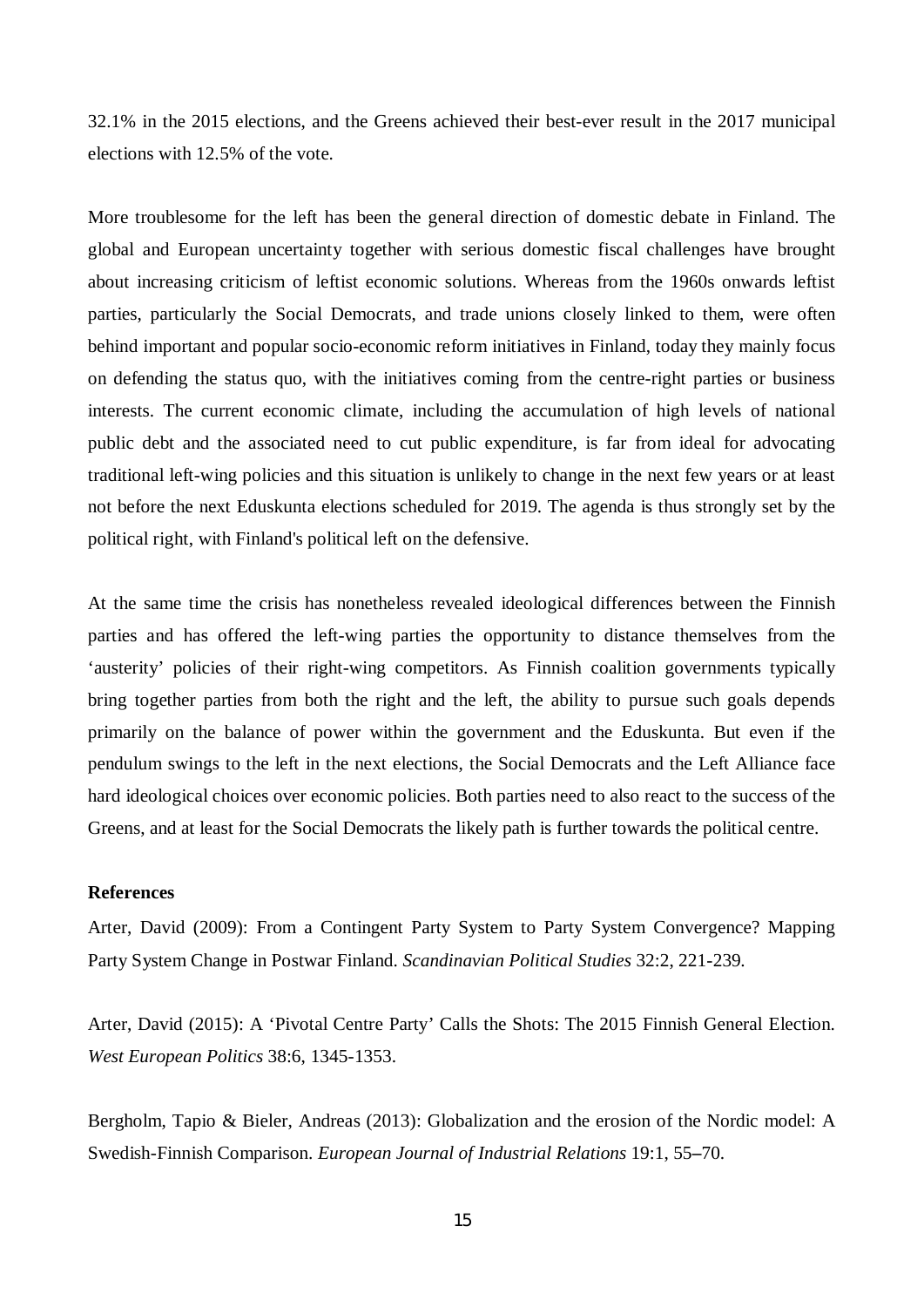Bolin, Niklas (2016). [Green parties in Finland and Sweden](http://urn.kb.se/resolve?urn=urn:nbn:se:miun:diva-27750): Successful cases of the North? In Emilie van Haute (ed.) *Green Parties in Europe*. London: Routledge, 158-176.

Borg, Sami (ed.). 2012. *Muutosvaalit 2011*. Helsinki: Oikeusministeriön julkaisu 16/2012.

Dunphy, Richard (2007): In search of an identity: Finland's Left Alliance and the experience of coalition government. *Contemporary Politics* 13:1, 37-55.

Dunphy, Richard (2010): A Poisoned Chalice? The Finnish Left Alliance and the Experience of Government Office. In Jonathan Olsen, Michael Koß & Daniel Hough (eds) *Left Parties in National Governments*. Basingstoke: Palgrave Macmillan, 69-86.

Fagerholm, Andreas (2017): What is left for the radical left? A comparative examination of the policies of radical left parties in western Europe before and after 1989. *Journal of Contemporary European Studies* 25:1, 16-40.

Gomez, Raul, Morales, Laura & Ramiro, Luis (2016): Varieties of Radicalism: Examining the Diversity of Radical Left Parties and Voters in Western Europe. *West European Politics* 39:2, 351- 379.

Hyvärinen, Anna & Raunio, Tapio (2014): Who Decides What EU Issues Ministers Talk About? Explaining Governmental EU Policy Co-Ordination in Finland. *Journal of Common Market Studies* 52:5, 1019-1034.

Karvonen, Lauri (2014): *Parties, Governments and Voters in Finland: Politics under Fundamental Societal Transformation*. Colchester: ECPR Press.

Lipset, Seymour Martin & Rokkan, Stein (1967): Cleavage Structures, Party Systems, and Voter Alignments. In Seymour Martin Lipset & Stein Rokkan (eds) *Party Systems and Voter Alignments: Cross-National Perspectives*. New York: The Free Press, 1–64.

Marks, Gary & Wilson, Carole J. (2000): The Past in the Present: A Cleavage Theory of Party Response to European Integration. *British Journal of Political Science* 30:3, 433-459.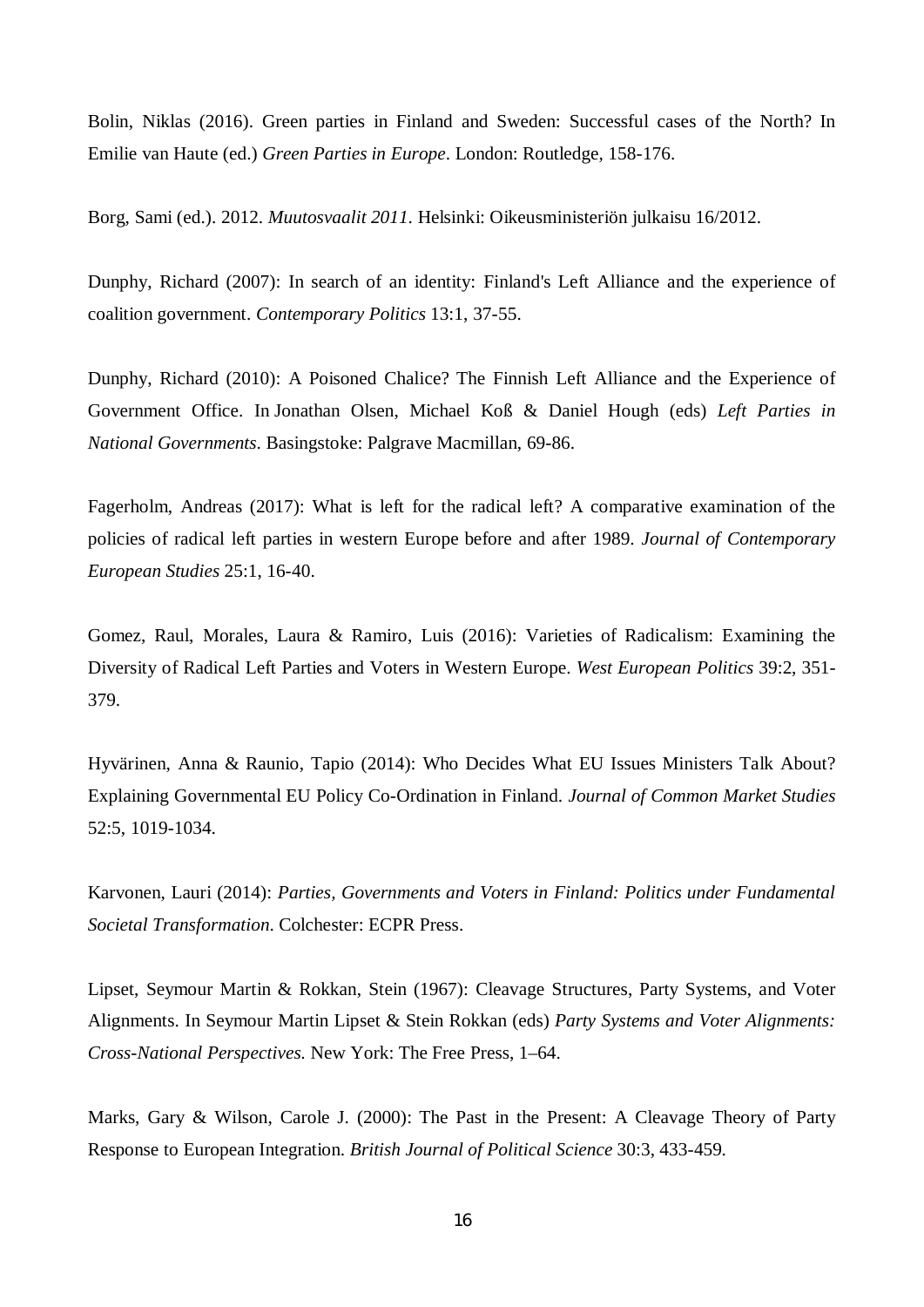Mattila, Mikko & Raunio, Tapio (2005): Kuka edustaa EU:n vastustajia? Euroopan parlamentin vaalit 2004. *Politiikka* 47:1, 28-41.

Mattila, Mikko & Raunio, Tapio (2012): Drifting further apart: National parties and their electorates on the EU dimension. *West European Politics* 35:3, 589-606.

Mickelsson, Rauli (2015): *Suomen puolueet: Vapauden ajasta maailmantuskaan*. Tampere: Vastapaino.

Paastela, Jukka (2002): Finland. *Environmental Politics* 11:1, 17-38.

Raunio, Tapio (2010): The EU and the Welfare State are Compatible: Finnish Social Democrats and European Integration. *Government and Opposition* 45:2, 187–207.

Raunio, Tapio (2012): 'Whenever the EU is involved, you get problems': Explaining the European policy of The (True) Finns. *Sussex European Institute Working Paper* 127.

Raunio, Tapio (2015a): Finland: An End to Domestic Consensus. In Eleanor E. Zeff & Ellen B. Pirro (eds.) *The European Union and the Member States*. 3<sup>rd</sup> edition, Boulder: Lynne Rienner, 243-257.

Raunio, Tapio (2015b): The Greens and the 2015 elections in Finland: finally ready for a breakthrough? *Environmental Politics* 24:5, 830-834.

Raunio, Tapio (2016a): Finland. In Donatella M. Viola (ed.) *Routledge Handbook of European Elections*. Abingdon: Routledge, 396-413.

Raunio, Tapio (2016b): The politicization of EU affairs in the Finnish Eduskunta: conflicting logics of appropriateness, party strategy, or sheer frustration? *Comparative European Politics* 14:2, 232– 252.

Raunio, Tapio & Laine, Niko (2017): Finland: Strong Party-Union Links under Challenge. In Elin Haugsgjerd Allern & Tim Bale (eds) *Left-of-Centre Parties and Trade Unions in the Twenty-First Century*. Oxford University Press, Oxford, 93-111.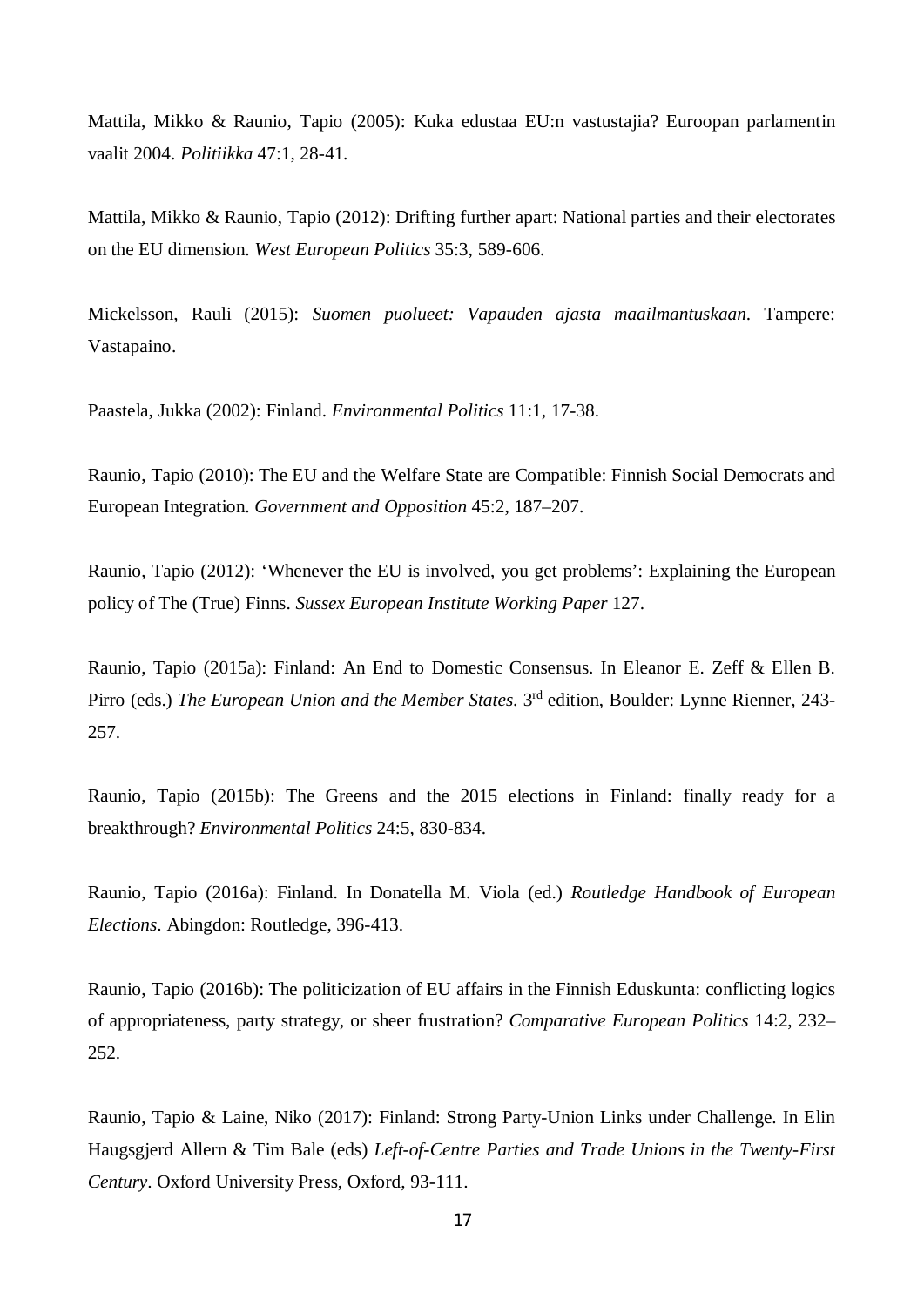Ruostetsaari, Ilkka (2015): *Elite Recruitment and Coherence of the Inner Core of Power in Finland: Changing Patterns during the Economic Crises of 1991-2011*. Lanham, MD: Lexington Books.

Tiihonen, Aino (2015): *Etujärjestöjen, puolueiden ja yhteiskuntaluokkien suhde Suomessa 2000 luvulla*. Master's thesis, political science, University of Tampere.

Tiihonen, Aino (2016): Etujärjestöjen, puolueiden ja äänestäjien väliset suhteet. In Kimmo Grönlund & Hanna Wass (eds) *Poliittisen osallistumisen eriytyminen – Eduskuntavaalitutkimus 2015*. Helsinki: Oikeusministeriön julkaisu 28/2016, 321-342.

Zilliacus, Kim O.K. (2001): 'New Politics' in Finland: The Greens and the Left Wing in the 1990s. *West European Politics* 24:1, 27–54.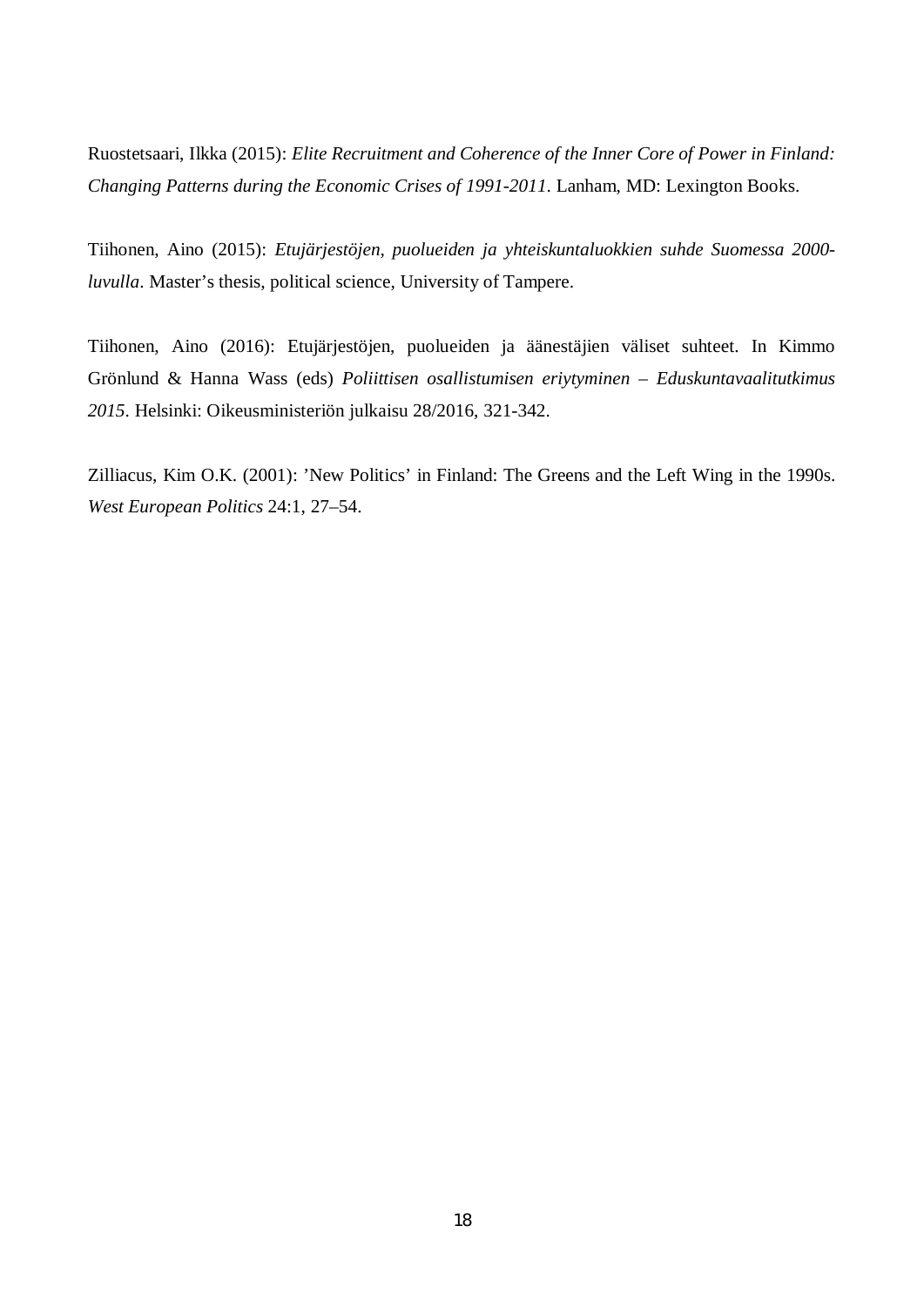|      | <b>SDP</b> | Cent | Cons | Left | Green                    | <b>RKP</b> | Christ                   | Pop                      | Lib                          | Others |
|------|------------|------|------|------|--------------------------|------------|--------------------------|--------------------------|------------------------------|--------|
| 1945 | 25.1       | 21.3 | 15.0 | 23.5 | $\overline{\phantom{0}}$ | 7.9        | $\overline{\phantom{0}}$ |                          | 5.2                          | 2.0    |
| 1948 | 26.3       | 24.2 | 17.1 | 20.0 | —                        | 7.3        |                          | $\overline{\phantom{0}}$ | 3.9                          | 1.2    |
| 1951 | 26.5       | 23.2 | 14.6 | 21.6 | $\qquad \qquad -$        | 7.3        | —                        | $\overline{\phantom{0}}$ | 5.7                          | 1.1    |
| 1954 | 26.2       | 24.1 | 12.6 | 21.6 | $\qquad \qquad -$        | 6.8        | $\overline{\phantom{0}}$ | $\overline{\phantom{0}}$ | 7.9                          | 0.6    |
| 1958 | 23.2       | 23.1 | 15.3 | 23.2 | $\overline{\phantom{m}}$ | 6.5        | —                        | -                        | 5.9                          | 2.8    |
| 1962 | 19.5       | 23.0 | 15.0 | 22.0 | $\qquad \qquad -$        | 6.1        | $\qquad \qquad -$        | 2.2                      | 6.3                          | 5.9    |
| 1966 | 27.2       | 21.2 | 13.8 | 21.1 | $\overline{\phantom{m}}$ | 5.7        | 0.5                      | 1.0                      | 6.5                          | 2.9    |
| 1970 | 23.4       | 17.1 | 18.0 | 16.6 | $\overline{\phantom{0}}$ | 5.3        | 1.1                      | 10.5                     | 6.0                          | 2.0    |
| 1972 | 25.8       | 16.4 | 17.6 | 17.0 | $\overline{\phantom{0}}$ | 5.1        | 2.5                      | 9.2                      | 5.2                          | 1.2    |
| 1975 | 24.9       | 17.6 | 18.4 | 18.9 | $\overline{\phantom{0}}$ | 4.7        | 3.3                      | 3.6                      | 4.3                          | 4.3    |
| 1979 | 23.9       | 17.3 | 21.7 | 17.9 | $\overline{\phantom{m}}$ | 4.3        | 4.8                      | 4.6                      | 3.7                          | 1.8    |
| 1983 | 26.7       | 17.6 | 22.1 | 13.5 | 1.4                      | 4.9        | 3.0                      | 9.7                      |                              | 1.1    |
| 1987 | 24.1       | 17.6 | 23.1 | 13.6 | 4.0                      | 5.6        | 2.6                      | 6.3                      | 1.0                          | 2.1    |
| 1991 | 22.1       | 24.8 | 19.3 | 10.1 | 6.8                      | 5.5        | 3.1                      | 4.8                      | 0.8                          | 2.7    |
| 1995 | 28.3       | 19.8 | 17.9 | 11.2 | 6.5                      | 5.1        | 3.0                      | 1.3                      | 0.6                          | 6.3    |
| 1999 | 22.9       | 22.4 | 21.0 | 10.9 | 7.3                      | 5.1        | 4.2                      | 1.0                      | 0.2                          | 5.0    |
| 2003 | 24.5       | 24.7 | 18.6 | 9.9  | 8.0                      | 4.6        | 5.3                      | 1.6                      | 0.3                          | 2.5    |
| 2007 | 21.4       | 23.1 | 22.3 | 8.8  | 8.5                      | 4.6        | 4.9                      | 4.1                      | 0.1                          | 2.2    |
| 2011 | 19.1       | 15.8 | 20.4 | 8.1  | 7.3                      | 4.3        | 4.0                      | 19.1                     | $\overline{\phantom{0}}$     | 1.9    |
| 2015 | 16.5       | 21.1 | 18.2 | 7.1  | 8.5                      | 4.9        | 3.5                      | 17.7                     | —                            | 2.5    |
| 2019 | 17.7       | 13.8 | 17.0 | 8.2  | 11.5                     | 4.5        | 3.9                      | 17.5                     | $\qquad \qquad \blacksquare$ | 5.9    |

**Table 1. Distribution of votes in Eduskunta elections, 1945-2019 (%).**

Party abbreviations

| Social Democratic Party                                                                              |
|------------------------------------------------------------------------------------------------------|
| From 1907 to 1965 Agrarian Union, thereafter the Centre Party                                        |
| <b>National Coalition</b>                                                                            |
| From 1945 to 1990 Finnish People's Democratic Union (FPDU), from 1991 on Left Alliance               |
| Green League                                                                                         |
| <b>Swedish People's Party</b>                                                                        |
| From 1966 to 2002 Finnish Christian League, thereafter the Christian Democrats                       |
| From 1958 to 1966 Small farmers' Party, from 1966 to 1995 Finnish Rural Party, thereafter The Finns  |
| Party                                                                                                |
| From 1918 to 1950 National Progressive Party, from 1951 to 1965 Finnish People's Party, from 1965 to |
| 1983 Liberal People's Party. In the parliamentary election of 1983 the Liberal People's Party was a  |
| member organization of the Center Party. From 1987 to 2002 Liberal People's Party, thereafter the    |
| Liberals                                                                                             |
|                                                                                                      |

Source: Ministry of Justice.